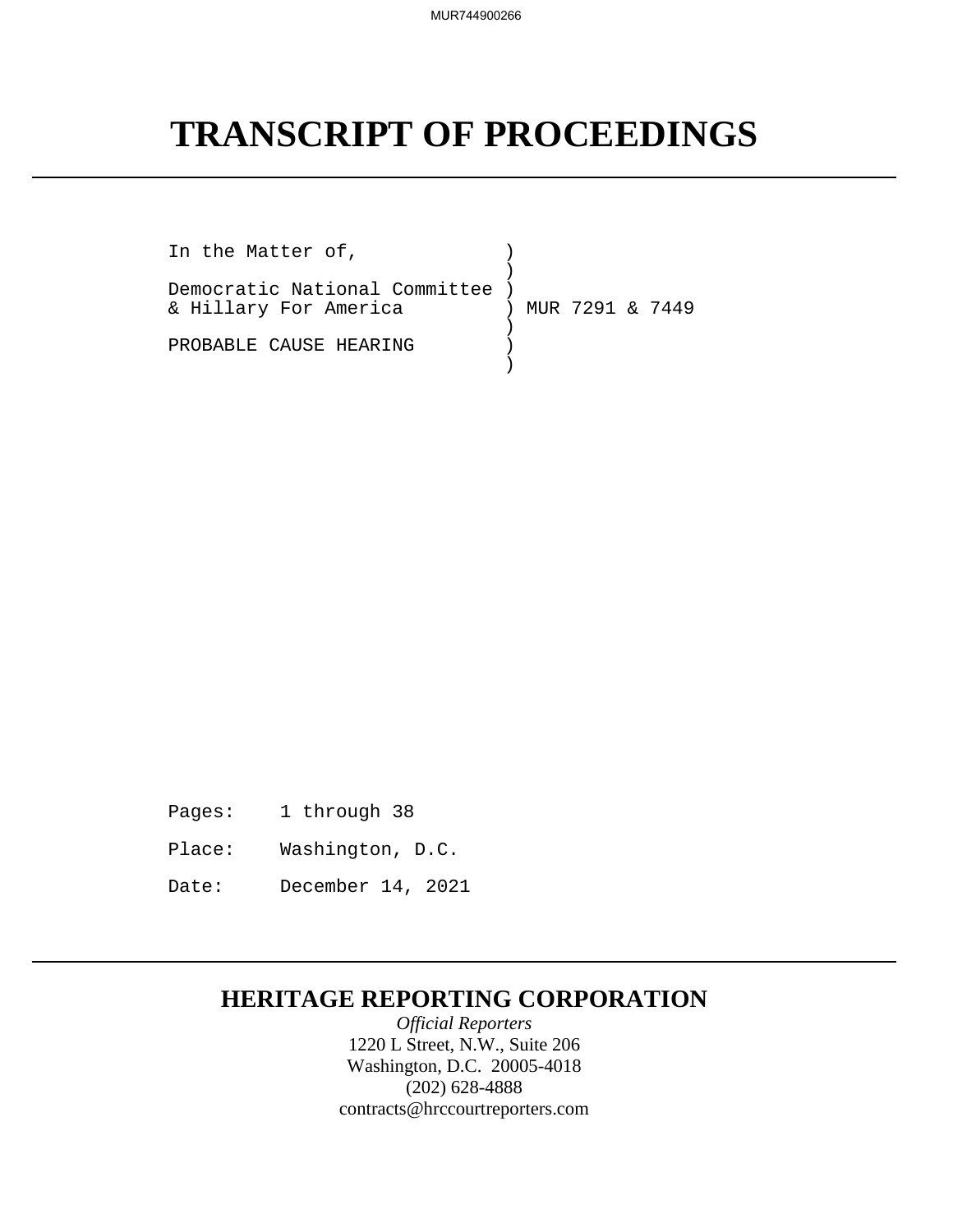#### BEFORE THE FEDERAL ELECTION COMMISSION

| In the Matter of,               |  |                   |  |  |
|---------------------------------|--|-------------------|--|--|
| Democratic National Committee ) |  |                   |  |  |
| & Hillary For America           |  | ) MUR 7291 & 7449 |  |  |
|                                 |  |                   |  |  |
| PROBABLE CAUSE HEARING          |  |                   |  |  |

Remote Hearing Suite 206 Heritage Reporting Corporation 1220 L Street, N.W. Washington, D.C.

Tuesday December 14, 2021

The parties met remotely, pursuant to notice, at

1:07 p.m.

BEFORE:

CHAIR SHANA M. BROUSSARD VICE CHAIR ALLEN DICKERSON COMMISSIONER SEAN J. COOKSEY COMMISSIONER JAMES E. "TREY" TRAINOR, III COMMISSIONER STEVEN T. WALTHER COMMISSIONER ELLEN L. WEINTRAUB

APPEARANCES:<br>For the Complainant:

LISA STEVENSON, Esquire Federal Election Commission Office of General Counsel 1050 First Street, N.E. Washington, D.C. 20463 (202) 694-1650

> Heritage Reporting Corporation (202) 628-4888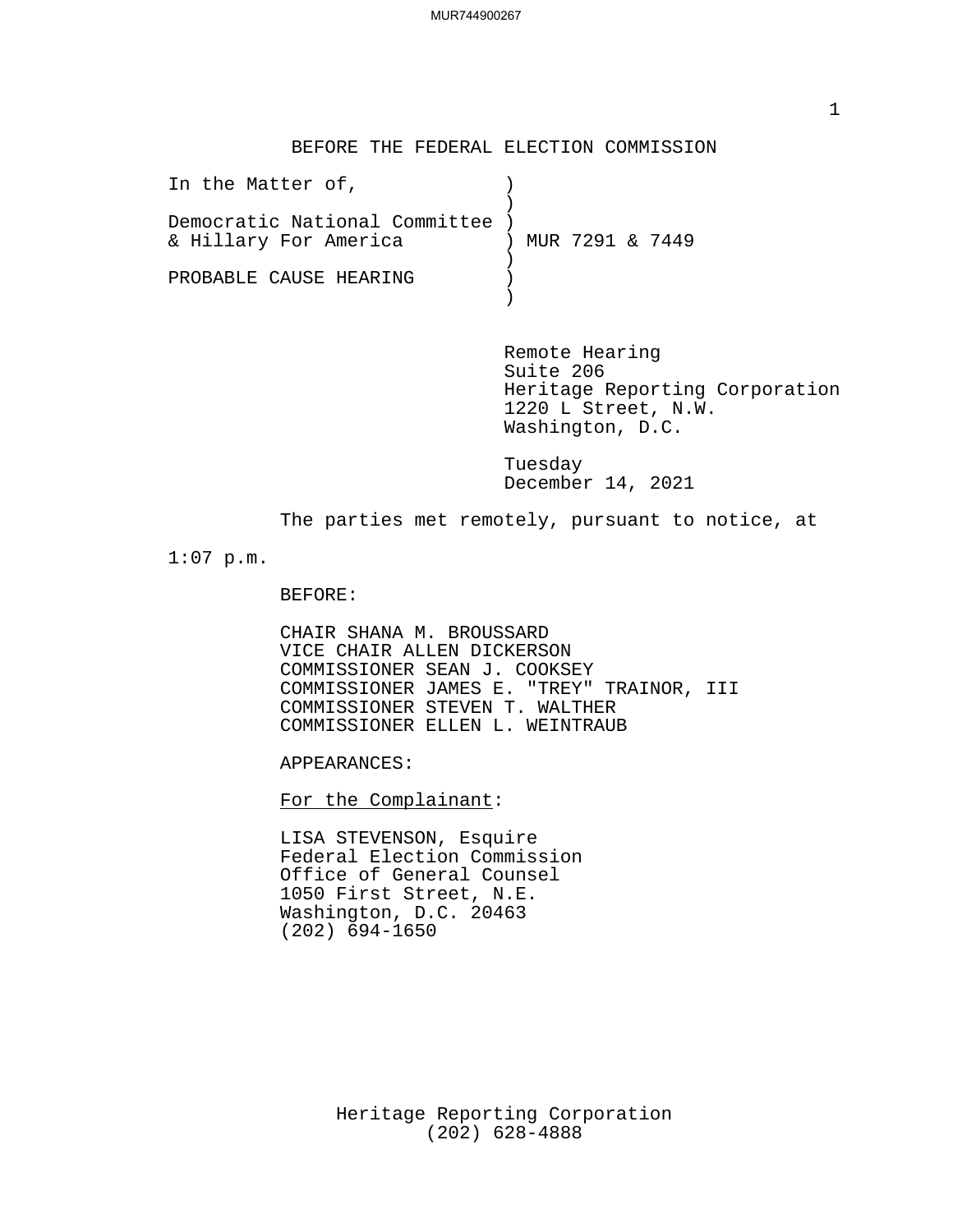APPEARANCES: (Continued)

### For the Respondents:

GRAHAM M. WILSON, ESQ. Elias Law Group 10 G. Street N.E., Suite 600 Washington, DC 20002 (202)968-4519

1

Heritage Reporting Corporation (202) 628-4888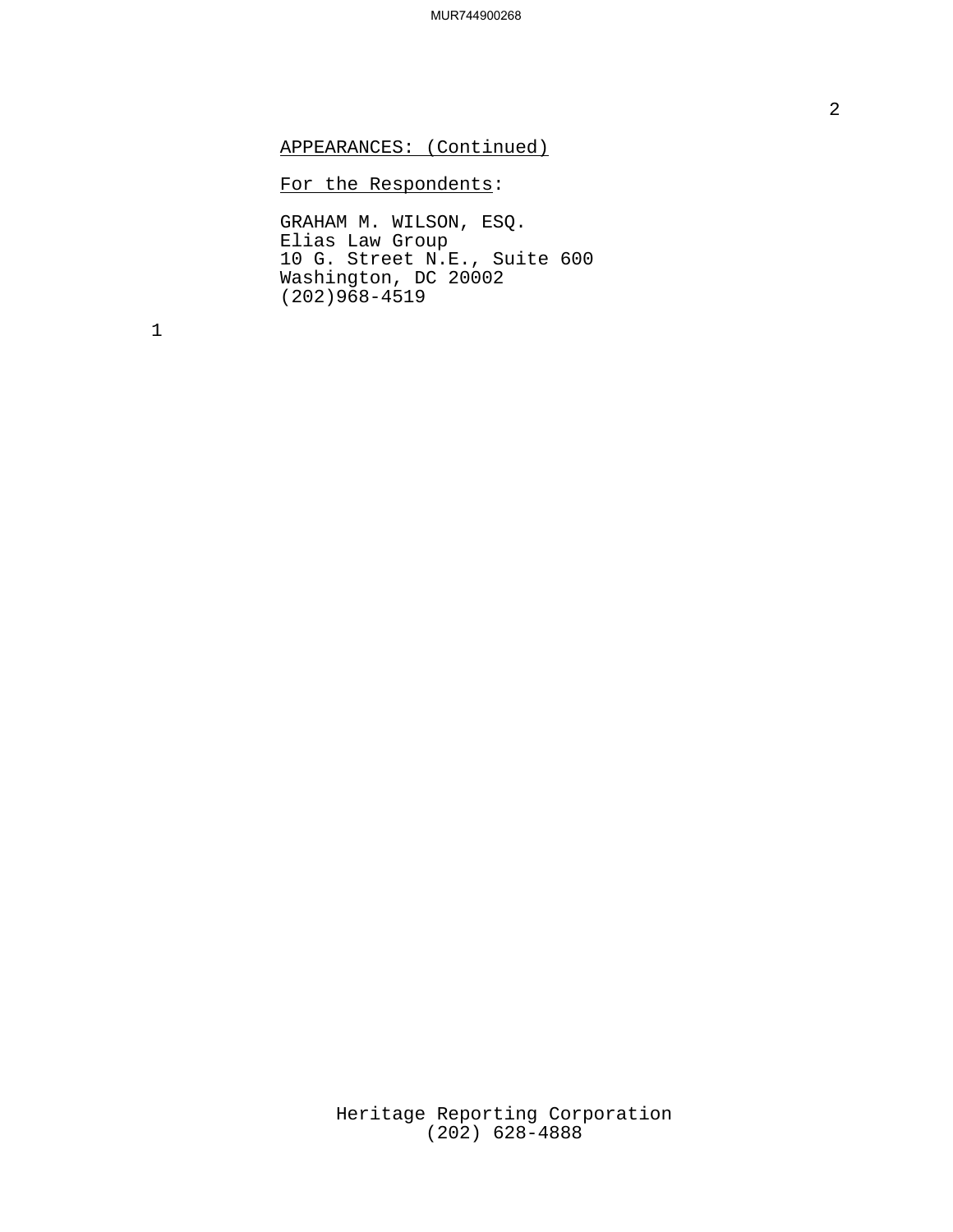1 P R O C E E D I N G S (1:07 p.m.) 3 CHAIR BROUSSARD: The Probable Cause Hearing for Matters Under Review 7291 and 7449 involving DNC Services Corporation, Democratic National Committee, DNC and Hillary For America or HFC will now come to order, and I say welcome to everyone. Representing the Respondents today are Graham Wilson and Jordan Movinski of the Elias Law Group. Also present is Monica Guardiola, the DNC's Chief Operating Officer. In addition to the Commissioners who are here today, we have from the Office of General Counsel, Acting General Counsel, Lisa Stevenson along with Charles Kitcher, Mark Allen, and Richard Weiss. Staff Director, Alec Palmer is also present. 16 On November 19, 2021, the Office of General Counsel sent its Probable Cause Brief to the counsel for the Respondents notifying them that OGC is prepared to recommend that the Commission find probable cause to believe that the DNC violated 52 USC § 30104(b)(5)(A) and (b)(6)(B)(v) and 11 CFR 104.3(b)(3)(I) by failing to report the proper purpose of the funds paid to Perkins Coie for opposition research performed by Fusion GPS and that Hillary For America violated 52 U.S.C. § 30104(e)(5)(A) and 11

> Heritage Reporting Corporation (202) 628-4888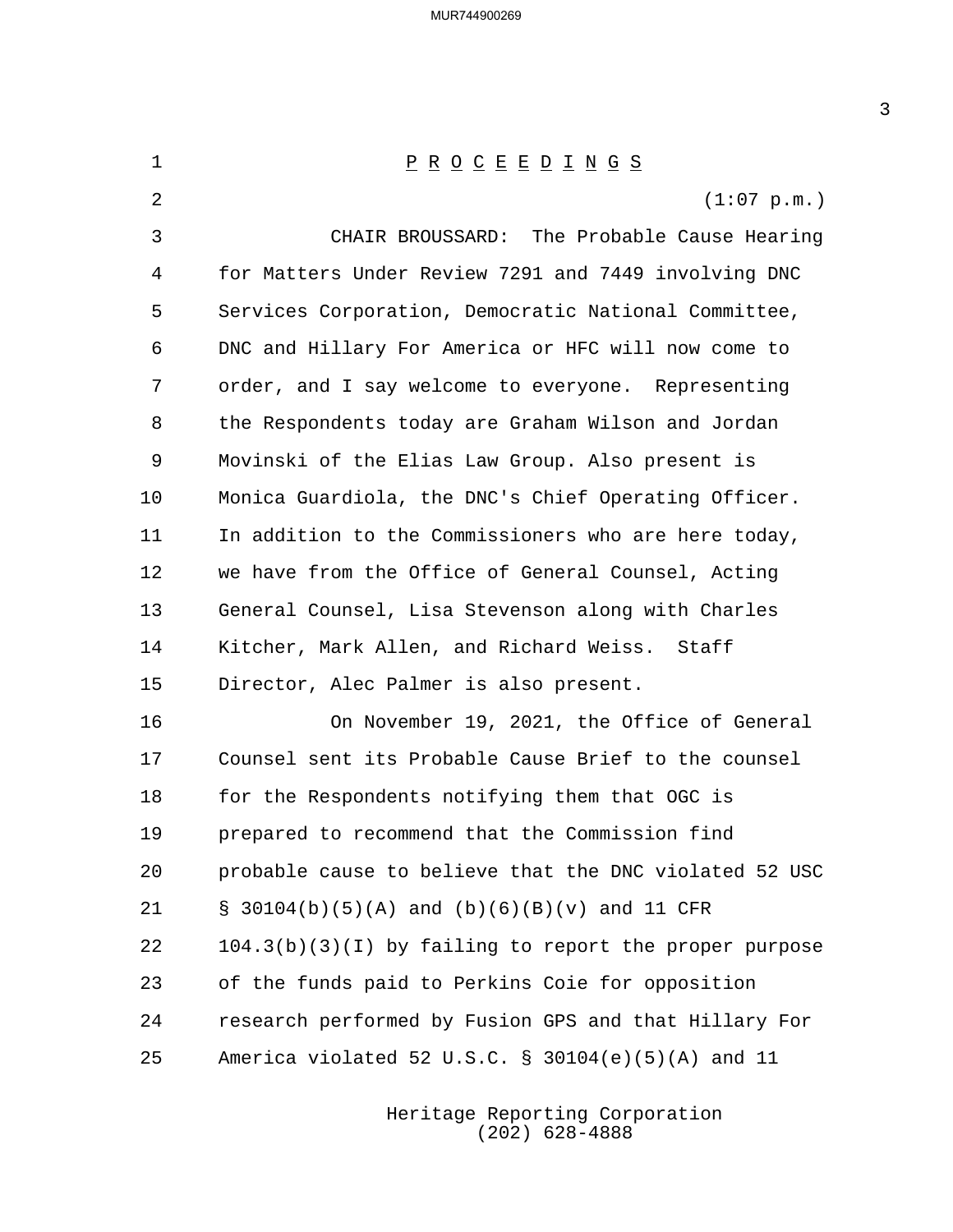C.F.R. § 104.3(e)(4) and (5).

2 On December 6, 2021, the Respondents filed its Reply Brief and notified OGC that the Respondent was requesting a Probable Cause hearing. On December 7th, the Commission granted the request and scheduled today's hearing shortly thereafter. Mr. Wilson, for today's hearing, you were notified that the OGC on December 8th, that we would follow the procedures set forth in the Commission's policy statement on probable cause hearings. You will be allowed 15 minutes to make an opening statement and you will have five minutes to make a closing statement.

13 The opening statement should only present issues, arguments and evidence that you've already briefed or brought to the attention of the Office of General Counsel. You may reserve time for a closing statement, if you desire. Following your presentation, the Commissioners, the General Counsel and the Staff Director will have the opportunity to ask questions. Our Probable Cause hearing procedures also permit Commissioners to ask verified questions of the General Counsel and Staff Director.

23 I would like to remind everyone that only Commissioners and not Respondent's counsel, may direct questions to the General Counsel and Staff Director.

> Heritage Reporting Corporation (202) 628-4888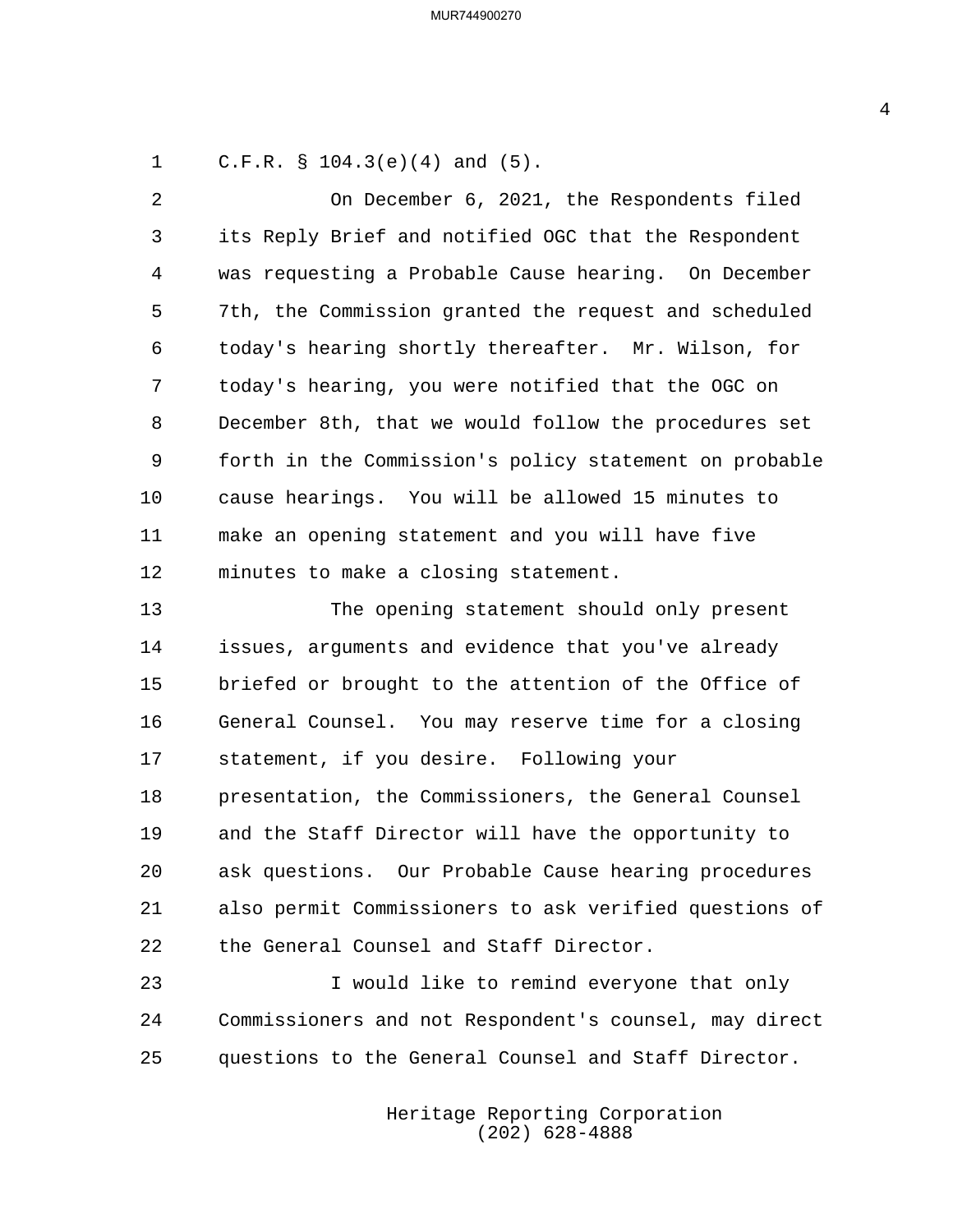The Commission will make the transcript of this hearing available to the Respondent which will become part of the record for this matter. Welcome counsel, and please proceed with your opening statement.

5 MR. WILSON: Madam Chair, thank you. Good afternoon Commissioners. My name is Graham Wilson. I'm here today as counsel to Respondents, Democratic National Committee and Hillary For America. I know that this hearing was scheduled with very short notice and I very much appreciate the opportunity to address you today.

12 There are really three things that I want to make clear. First, legally, this is actually a very simple and straightforward case despite the complicated context in which it arose. Two, from the factual record before you, it is clear that the DNC and HFA were paying Perkins Coie for legal services or legal consulting, including the legal work that was supported by Fusion GPS. And three, that continuing any enforcement action here really would be at odds with formal Commission policy and practice for a number of different reasons.

23 I think it would amount to the creation of a new rule and really expanded disclosure obligation concerning political committees' interaction with

> Heritage Reporting Corporation (202) 628-4888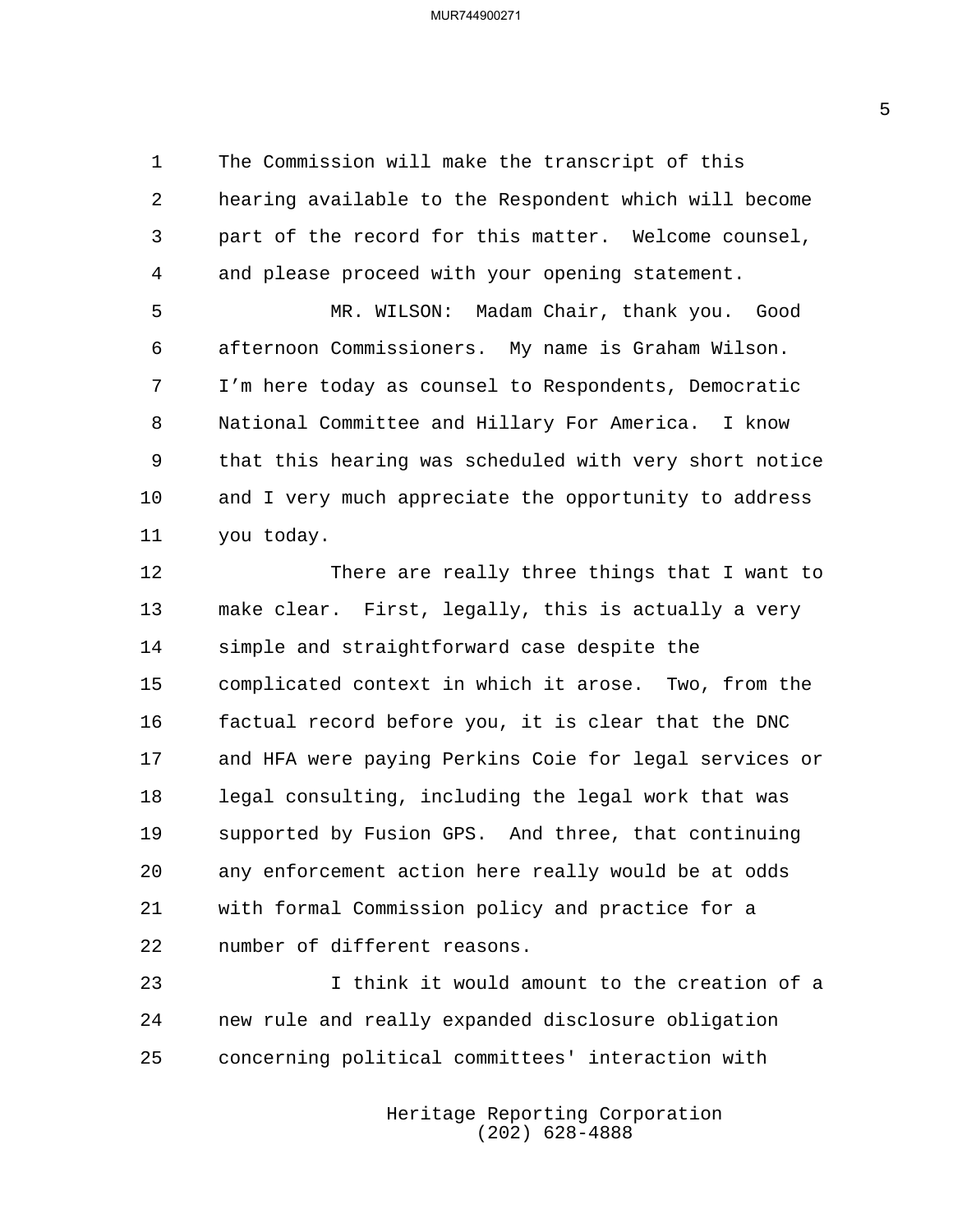their lawyers. It would be applied retroactively to respondents all while the statute of limitations is expiring. Really, the only appropriate action here is for the Commission to find no probable cause that a violation occurred in both these matters.

6 This matter before you today did originate from the 2016 election cycle and the 2016 Presidential election. And while the 2016 elections of course involved some historically tumultuous events, I can only think that it's because of this historic backdrop that we're here today, more than five years later, to address one of the most routine and mundane campaign finance issues possible.

14 An issue that in the ordinary course and under Commission policy, really is easily and, I think, appropriately dealt with between the Committee and over an ad analyst, if indeed requiring any Commission action at all. And yet despite the context in which this arose, the relevant legal question here and the material facts before the Commission in these matters are actually remarkably simple, clear and straightforward.

23 The only question before you today is whether the DNC and HFA used an acceptable purpose description when reporting the payments they made to

> Heritage Reporting Corporation (202) 628-4888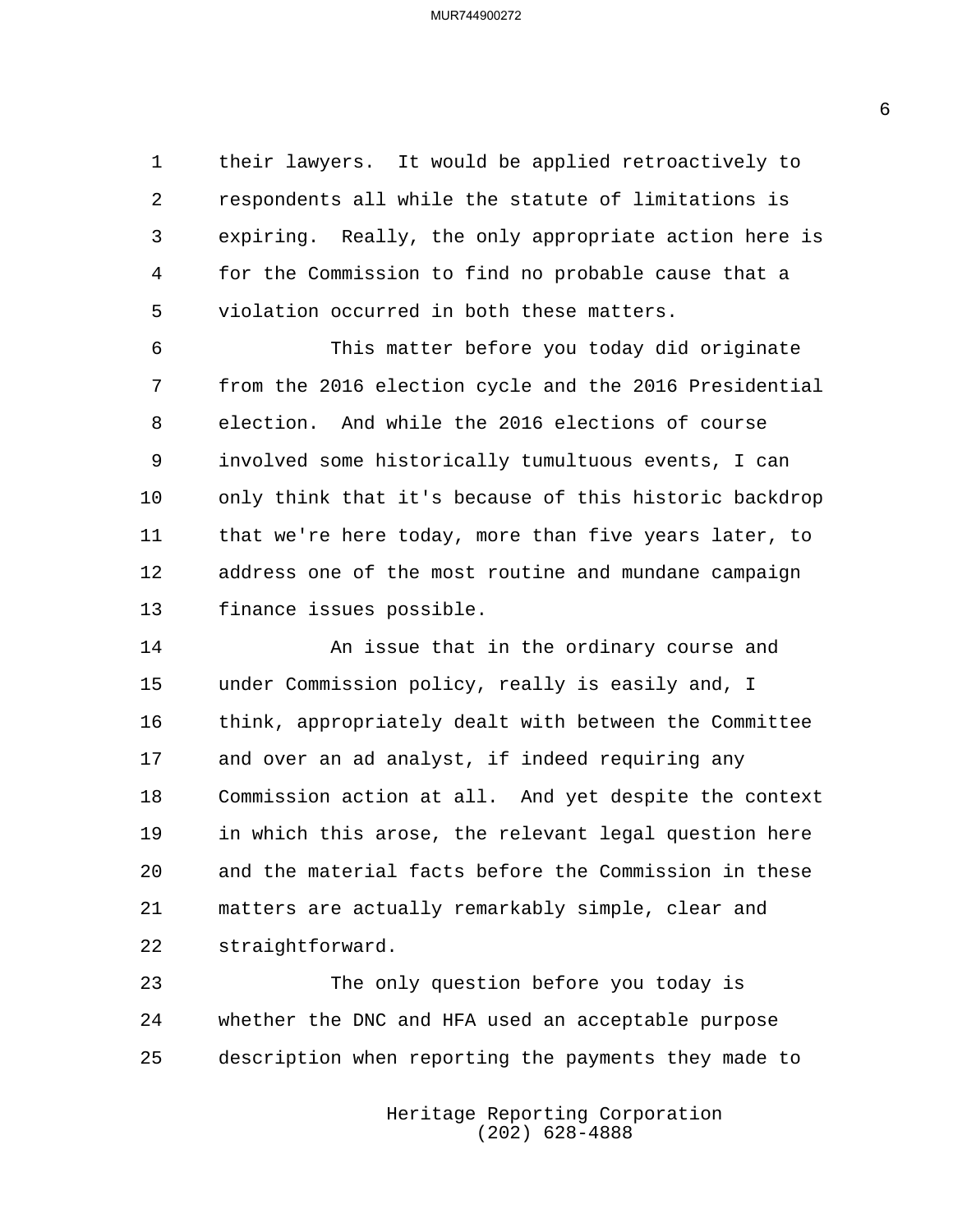their law firm, when their firm also used a subcontractor to support its legal work. In other words, whether it was correct for HFA and DNC to report the purpose of their payments to their lawyers as legal services and legal and compliance consulting. That's it. There's not a foreign national interference issue. Not even a sub-vendor itemization question. The only issue before us today is the wording of the purpose description. 10 And the law and the facts here are really quite easy. HFA and DNC used approved purpose descriptions the purpose descriptions matched the work that was actually done. 14 So let's break it down. Start with the law. It's simple, it's not contested. Acting Commission regulations require political committees to report the disbursements on the reports and for each, to list a purpose. The Commission regulations define what is a purpose. It's a "brief statement or a description of why the disbursement was made." As the Commissioners are well aware, these are very general, short statements. A few words, sometimes one word. Phrases like "campaign consulting," "wages" are all approved purpose descriptions.

25 In 2007, the Commission adopted a formal

Heritage Reporting Corporation (202) 628-4888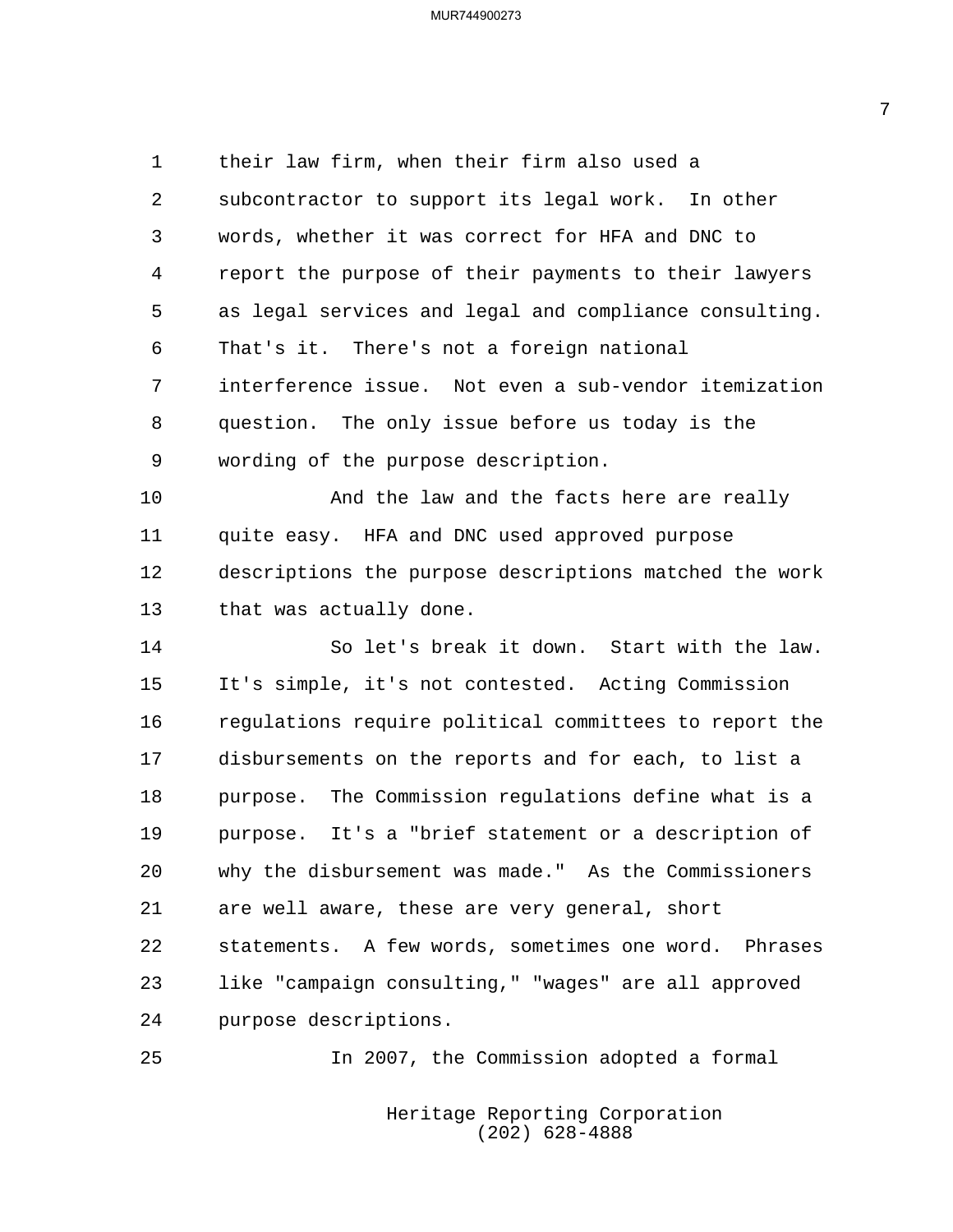policy on purpose descriptions to assist the regulating community in figuring out what it was supposed to list. It included a bunch of adequate and clearly inadequate purpose descriptions. In that list in 2007, 'consultants/legal' is an approved purpose description and since then, the Commission has added legal consulting, legal fees, legal services and of course simply, legal. These are the terms that the Commission has instructed the regulating committee to use when describing payments for all kinds of legal work and there really has never been any indication that some additional description or differentiation is required. That's it. That's the law.

14 So, let's talk about the facts. The material facts here are also actually straightforward and simple and really not just new. HFA and DNC hired Perkins Coie to be their law firm in 2016 to provide a wide range of legal services. Perkins Coie in turn hired a sub vendor, Fusion GPS, to provide research support the firm's work for its clients. As I said, this is really uncontested. So, where do we diverge here? Where do we get off?

23 I think what the issue is that OGC is misconstruing and completely relying on the fact that Fusion GPS was doing research. That Fusion GPS was

> Heritage Reporting Corporation (202) 628-4888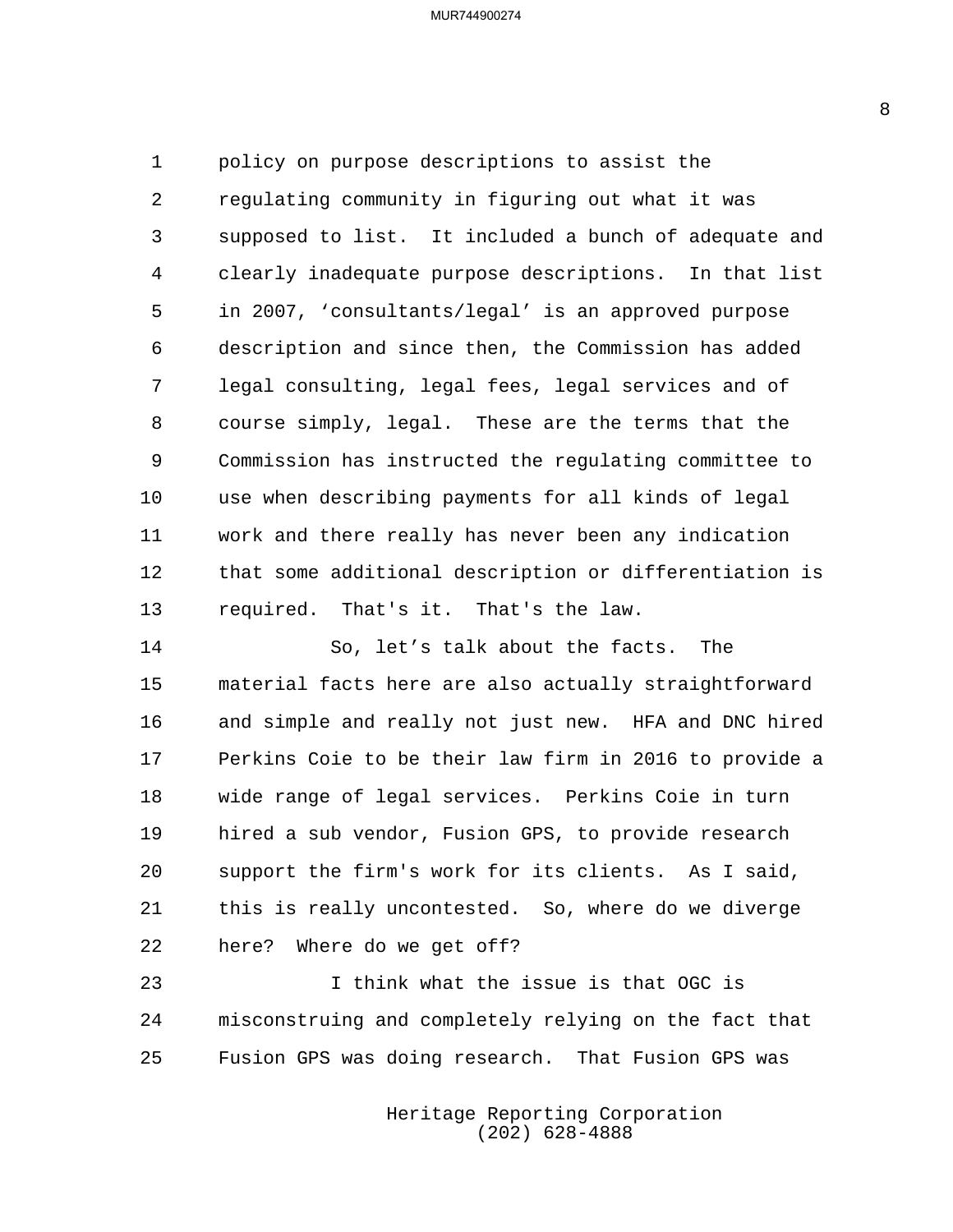doing research with the entire basis of OGC's recommendation of finding probable cause. Of course GPS was doing research. Everyone agrees that Fusion GPS was doing research. I think that Respondents made it clear to the Commission and on our initial response over four years ago now, that Fusion GPS was doing research.

8 Fusion GPS was doing research but they were doing research for Perkins Coie at Perkins Coie's direction to inform Perkins Coie's legal advice that Perkins Coie then provided legal services to HFA and DNC. So how did Fusion's research support Perkins legal services. First of all, I did want to note that the work that Perkins Coie did for HFA and DNC in 2016 is subject to the Attorney-Client privilege and Fusion's work at Perkins Coie's direction is subject to the work product privilege. Respondents have made 18 this clear to the Commission for years.

19 They have asserted, not waived, these privileges and there's never been any disagreement from the Commission or OGC in any instance that the attorney-client privilege and work product doctrine apply to the issues here. And I want to say that at the onset because in some ways it limits the detail that Respondents can provide to the Commission about

> Heritage Reporting Corporation (202) 628-4888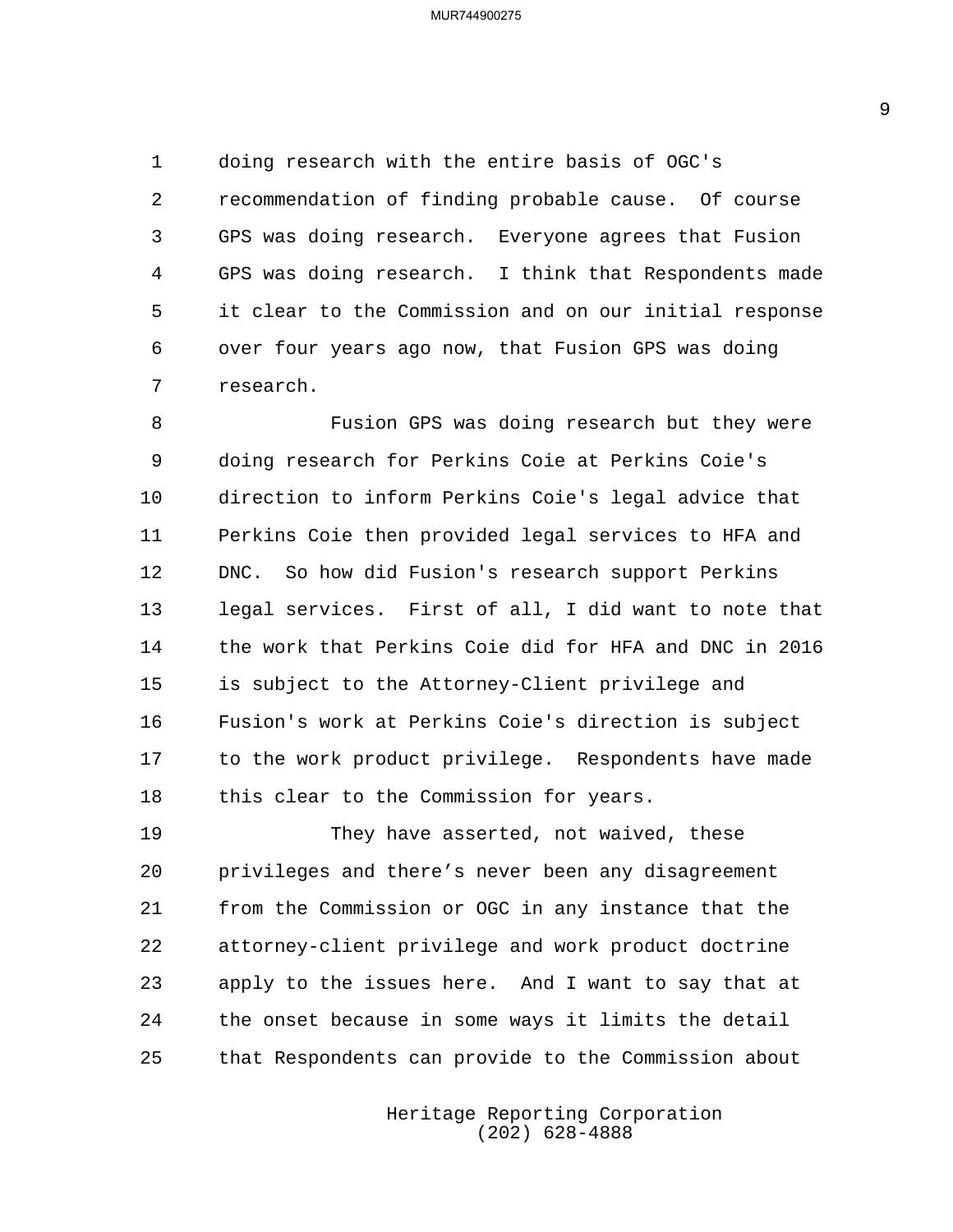the substance of the work. But we have done everything we can to provide as much substance as possible and I think more than enough for the Commission to make a determination here.

5 Fusion was involved in helping Perkins Coie evaluate potential litigation risks associated with the 2016 election cycle and pulling, compiling, analyzing legal records. There's really a number of complex issues at play. I think we can recall the 2016 general election regarding the Republican nominee as well as Russia separately. You may recall that at this time, both the DNC and HFA's co-chair were being attacked by Russian State-sponsored hackers and were figuring out what legal implications that may have for them and how they were to respond.

16 The response of opponent in the general election had a complex series of business dealings around the world, numerous legal entanglements that really stretch back over a period of many decades and in many countries. I think it's also probably no secret there was perhaps an increased chance in 2016, given the opponent, that any misstatement by Respondents could have been met with prompt defamation lawsuit. HFA and DNC needed help to understand legal documents, understand legal proceedings and help

> Heritage Reporting Corporation (202) 628-4888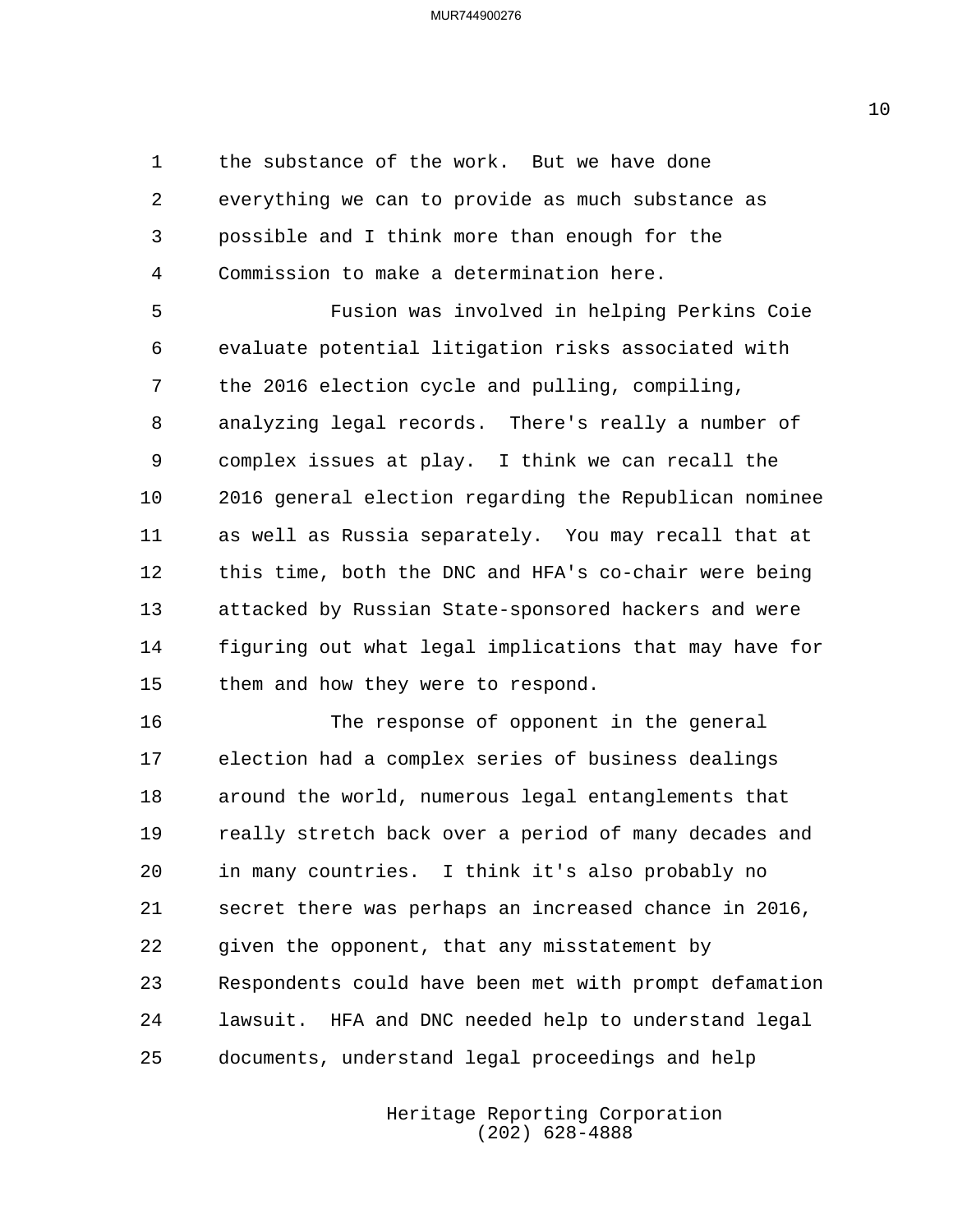evaluate their potential legal exposure for making statements about their opponent and to evaluate the potential legal fallout from the events of the election. This is what they sought Perkin Coie's help for and this what Perkins Coie turned to Fusion GPS for research support for. To identify, compile, analyze records in order to inform the kind advice it was providing to DNC and HFA.

9 There's really no evidence in the record that Fusion GPS wasn't in furtherance of Perkins Coie's legal services. I think maybe we the Commission found RTB and authorized an investigation, they thought perhaps that they would, under some grand conspiracy theory or some kind of proof that this wasn't part of an active -- or that Perkins Coie wasn't working with Fusion directly after all but that it was all some kind of sham. Of course the investigation found no such thing.

19 OGC sent numerous questions and documents requests to Respondents, which we answered, conducted an extensive document review, four or five years after the events of this. And there were questions there were questions that OGC brought where -- who really from DNC and HFA talked to Fusion. Show us all the communications between DNC and HFA staff and Fusion.

> Heritage Reporting Corporation (202) 628-4888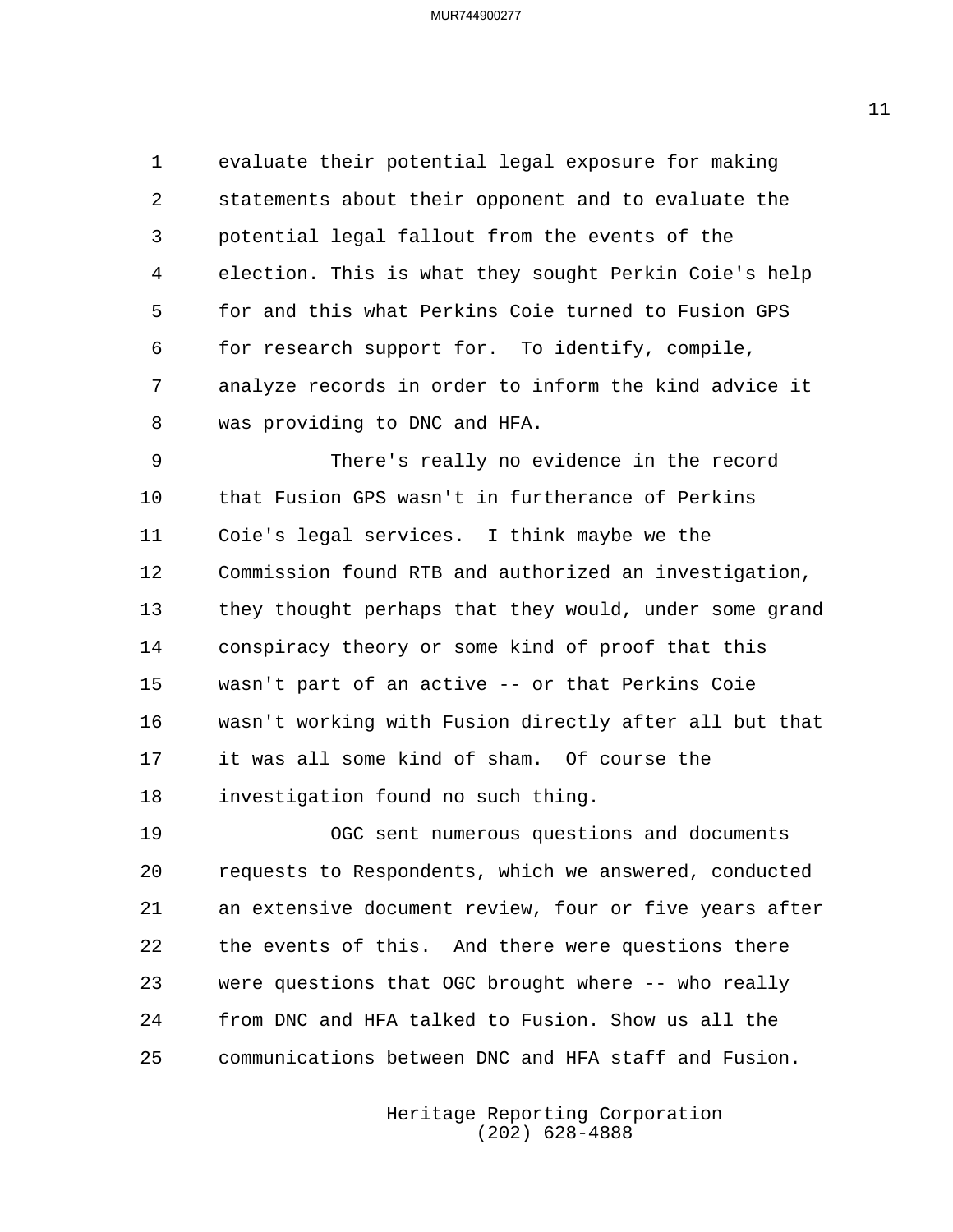And the answers were clear. No one from Fusion GPS ever met with anyone from DNC or HFA other than counsel. There weren't any communications between Fusion GPS and DNC or HFA. The Commission may have had an idea about what might have happened that was incorrect but the investigation proved that wasn't the case. Perkins Coie engaged Fusion GPS and used its legal -- but used that work to inform its legal advice.

10 So, what's the basis of OGC recommendations? We really have two things. One, that there was some reference to Russia on Fusion's invoices or in the sub-vendors that they were using. Of course, it's the 2016 election. They're doing research to support legal advice about on what DNC and HFA can say. Of course Russia is going to be one of the topics given the 2016 election. That doesn't change the fundamental nature that it's legal advice.

19 Two, that Perkins Coie split out a time for its attorneys and other disbursements on its invoices. OGC makes a lot of this fact. Again, this is really just a routine way of the lawyers and law firms know their time. Of course there's going to be one entry on a invoice for the lawyer's time and another for all the disbursements. It doesn't mean that those

> Heritage Reporting Corporation (202) 628-4888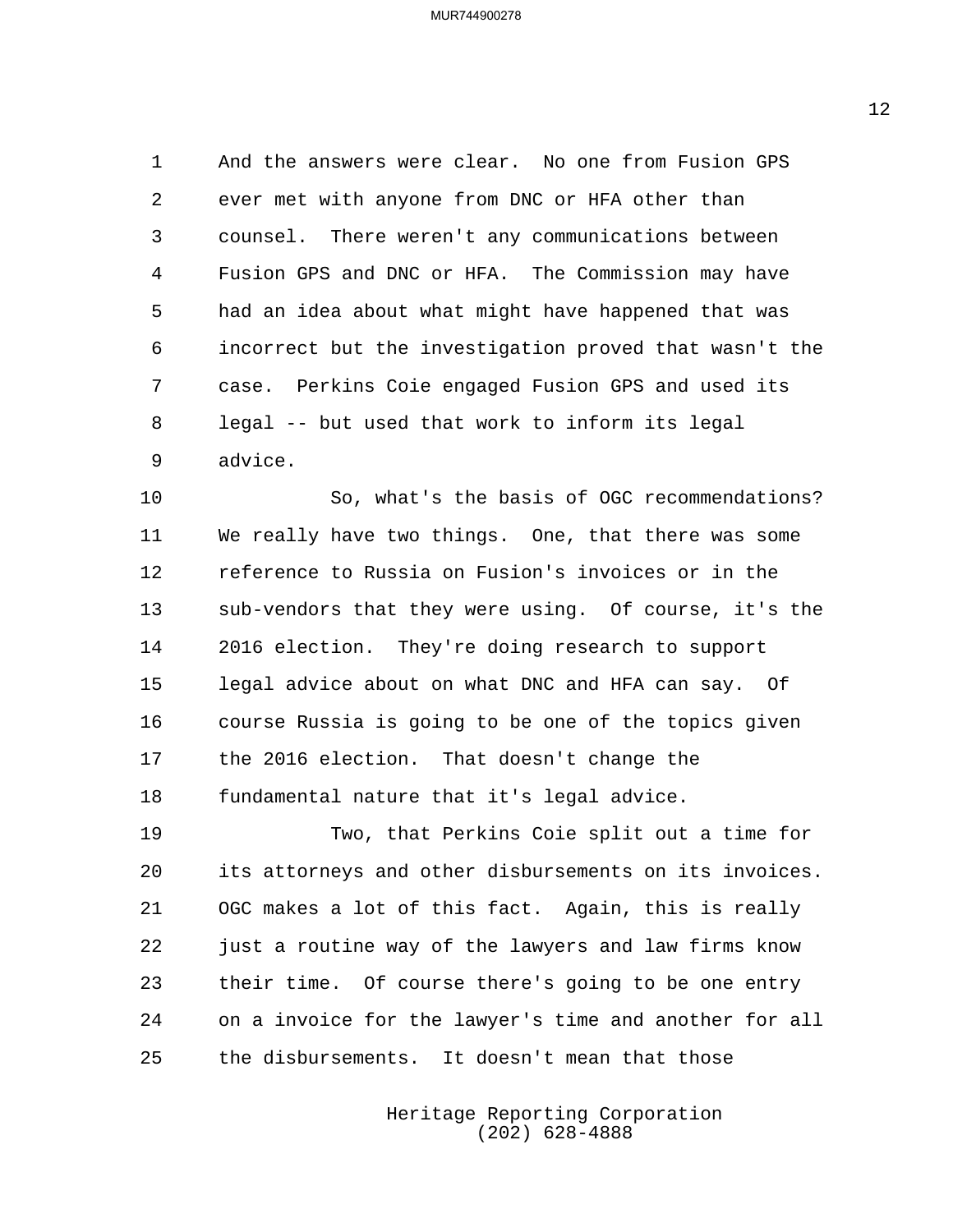disbursements weren't part of the legal services. In the same way you might list Lexis Nexis as a second disbursement, but still part of the legal services. These were legal services. Respondent's purpose descriptions were accurate and there's no basis to find probable cause that they violated the act.

7 So, taking a step back now. I think really taking any continued enforcement action would be contrary to FEC policy and practice in at least three different ways. First, it would be creating a new rule through the enforcement process that would be retroactively applied to Respondents really expanding political committee's disclosure obligations and infringing on the attorney-client privilege. It's well known and it's really understood that lawyers perform lots of different kinds of legal services and use a variety of subcontractors to support their work.

18 And yet, the Commission has only ever suggested in its entire history that a general-purpose description like 'legal consulting' or even just 'legal' is appropriate. There's never been any suggestion, let alone a requirement or a policy that some further differentiation is required for the wide range of services that lawyers provide for their political committee clients. Indeed, I think careful

> Heritage Reporting Corporation (202) 628-4888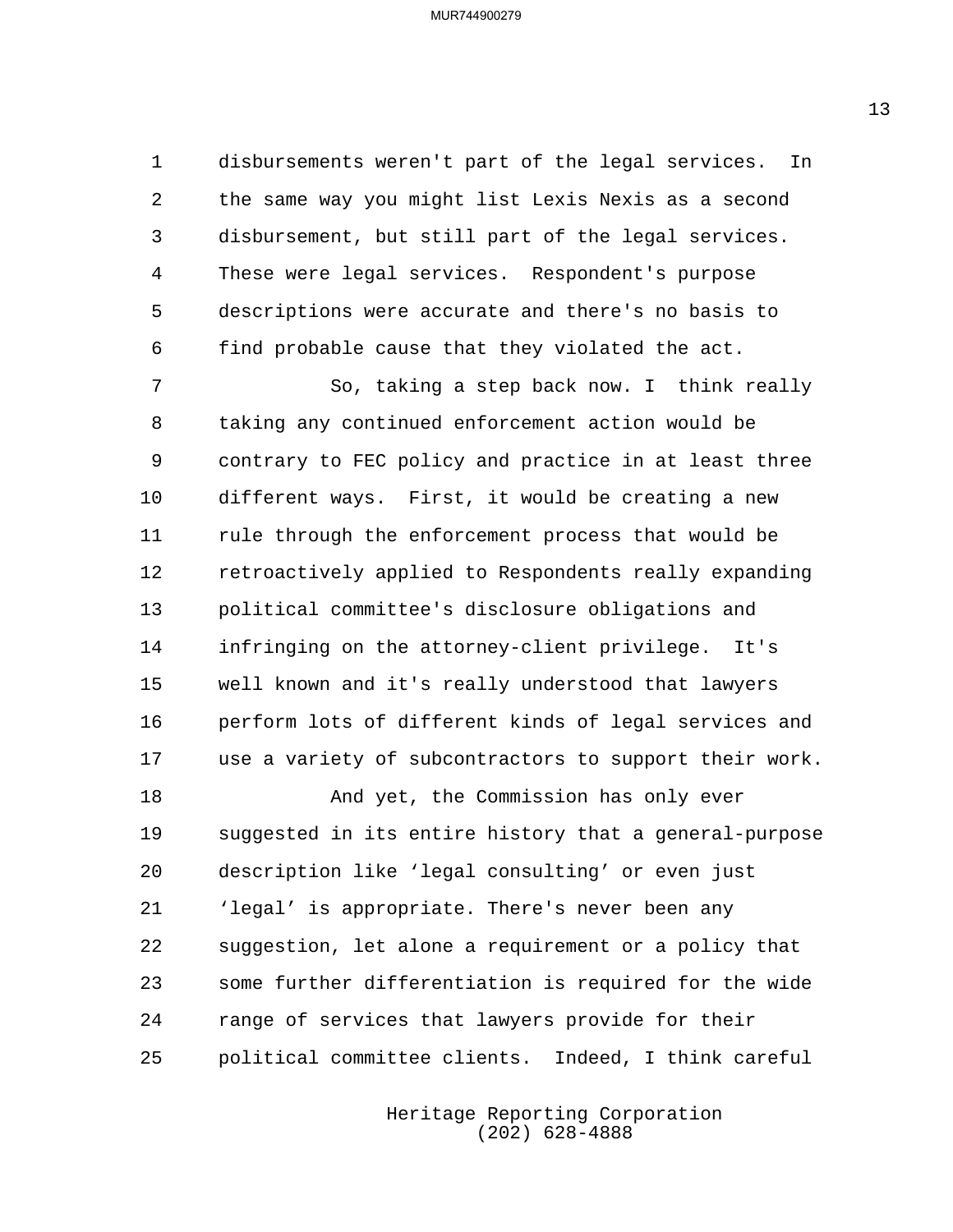policy consideration would need to be given to any such rule like that because an expanded disclosure obligation concerning the interactions between political committees and their counsel would clearly encroach on the attorney-client privilege in addition to the already sensitive First Amendment environment that limits FCA disclosure requirements generally.

8 Regardless, this kind of expanded purpose description for different kinds of legal advice is clearly not the rule now and to forge such a rule through the enforcement of process and apply it retroactively to Respondents would really raise clearly due process violations.

14 As Commissioners have said in a number of instances, it is really necessary for due process needs to first create a rule, make sure that the rule is clear to the public before taking any adverse action. And here, Respondents followed the clear rule that the Commission had made about how to describe legal services.

21 Second, any kind of ongoing enforcement action here would be really radically out of approach -- out of line with the Commission's policy and approach on handling purpose enforcement matters generally. In the Commission's 2007 policy statement,

> Heritage Reporting Corporation (202) 628-4888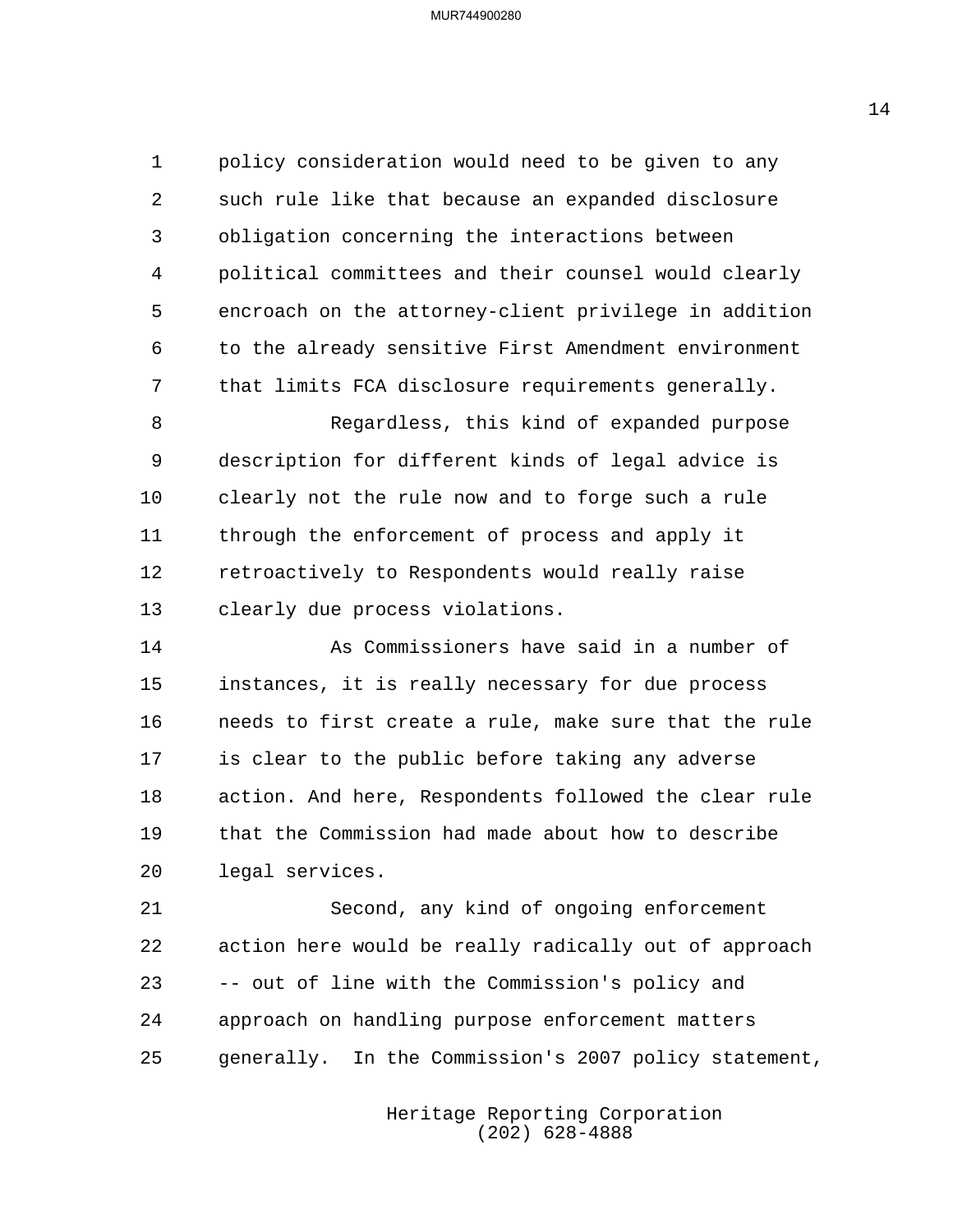it described these as rare. And that's appropriate. These are general purpose descriptions submitted by committees to the Commission in the millions from all Verif-c (phonetic) reports. Committee should not to be expected that if someone at the Commission quibbles with exactly how these one or two word phrases was used that the Committee would find themselves being called into year's long burdensome enforcement process. The only kinds of enforcement matters that the FEC has pursued against perfect descriptions are 11 just radically different than the case before you.

12 They're instances where committees just have totally disregard their obligations and have really systemic widespread failures with missing purpose descriptions or using a number of explicitly inadequate descriptions like miscellaneous or other expenses, which is just nothing like the case before you.

19 Finally, moving forward here I think would be really dramatically out of line with how the Commission has handled a number of other 2016 cases of a similar posture that presents similar statute of limitations issues. OGC has indicated in a footnote that the Commission should consider seeking some kind of equitable remedy here, even after the five year

> Heritage Reporting Corporation (202) 628-4888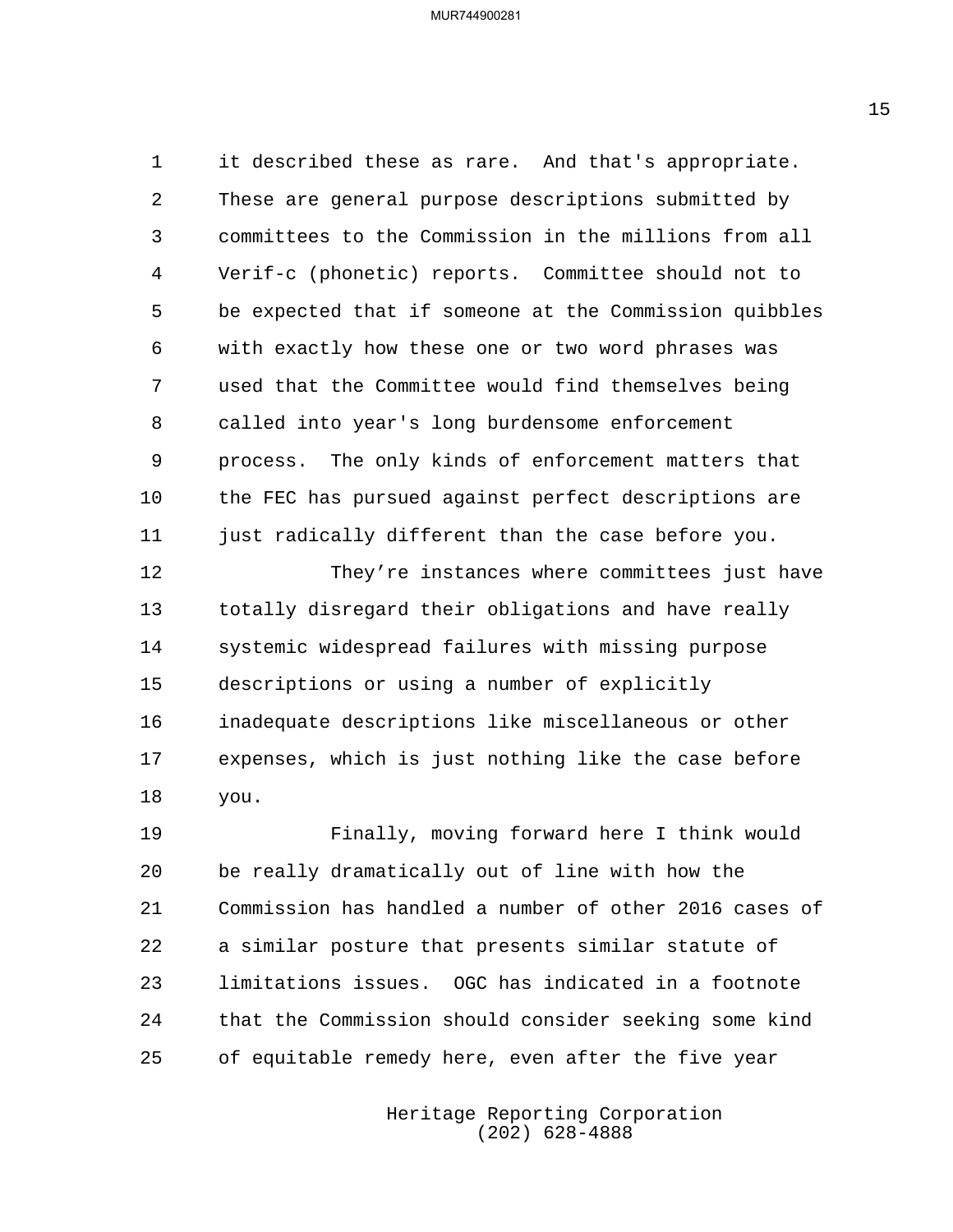statute of limitations runs on the disbursements in these issues. This really doesn't match how the Commission has handled a number of 2016 matters. Even if there is some kind of question around reporting. The Commission has recently dismissed a MURC involving the Make America Great Again Pack, formerly known from President, which involved a number of ongoing questions about potential reporting issues. And determined that the impending statute of limitations demands dismissal.

11 Similarly, and in the RAN pack where OGC advised against seeking equitable remedies after the statute of limitations passed because the disbursements at issue were "at least reported in some way" and they were paid for with hard money. The same is definitely here.

17 Similarly, in a recent MURC that was dismissed from 2016 involving Debbie and Wasserman Schultz, and whether there was inappropriate support from her campaign. The Commission dismissed the matter because it had not discretion because the statute of limitations had run.

23 The same is really true here. It's a case that for all of these reasons, taking any action other than closing these MURCs would be really against Commission

> Heritage Reporting Corporation (202) 628-4888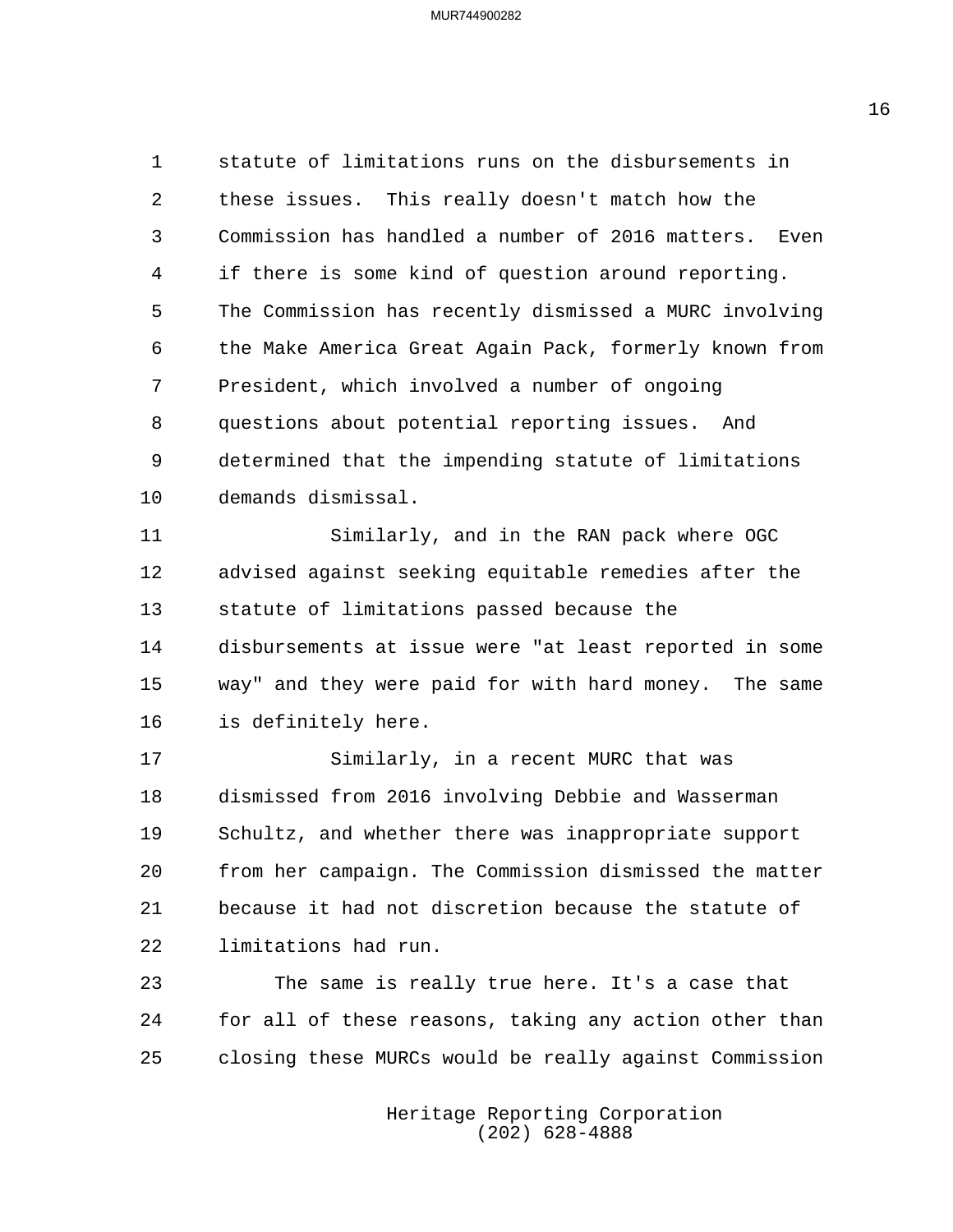policy and practice and raise due process issues; questions of selective prosecution, which the Commission has always strenuously worked to avoid. I appreciate again the time to address you and I'm happy to answer any questions that the Commissioners may have.

7 CHAIR BROUSSARD: Thank you, Mr. Wilson. Are there any questions for counsel? Commissioner Cooksey.

10 COMMISSIONER COOKSEY: Thank you, Madam Chair and Mr. Wilson for the opening statement. I guess I have a few factual questions to understand the record, I mean, and what's in the record and the payments. First, I just want to clarify what I think is a discrepancy between DNC's initial response and then some of the responses to the Subpoenas. On the initial response of the DNC, this is on page 2, footnote 2, it says that the first disbursement from DNC to Perkins Coie that involved work that included the work of the sub-vendor, Fusion GPS, was on August 16, 2016.

22 But then a response, your April 13th, 2021, response to subpoenas and requests providing a table of all disbursements that included work for -- that included some billing, I guess, for Fusion GPS, the

> Heritage Reporting Corporation (202) 628-4888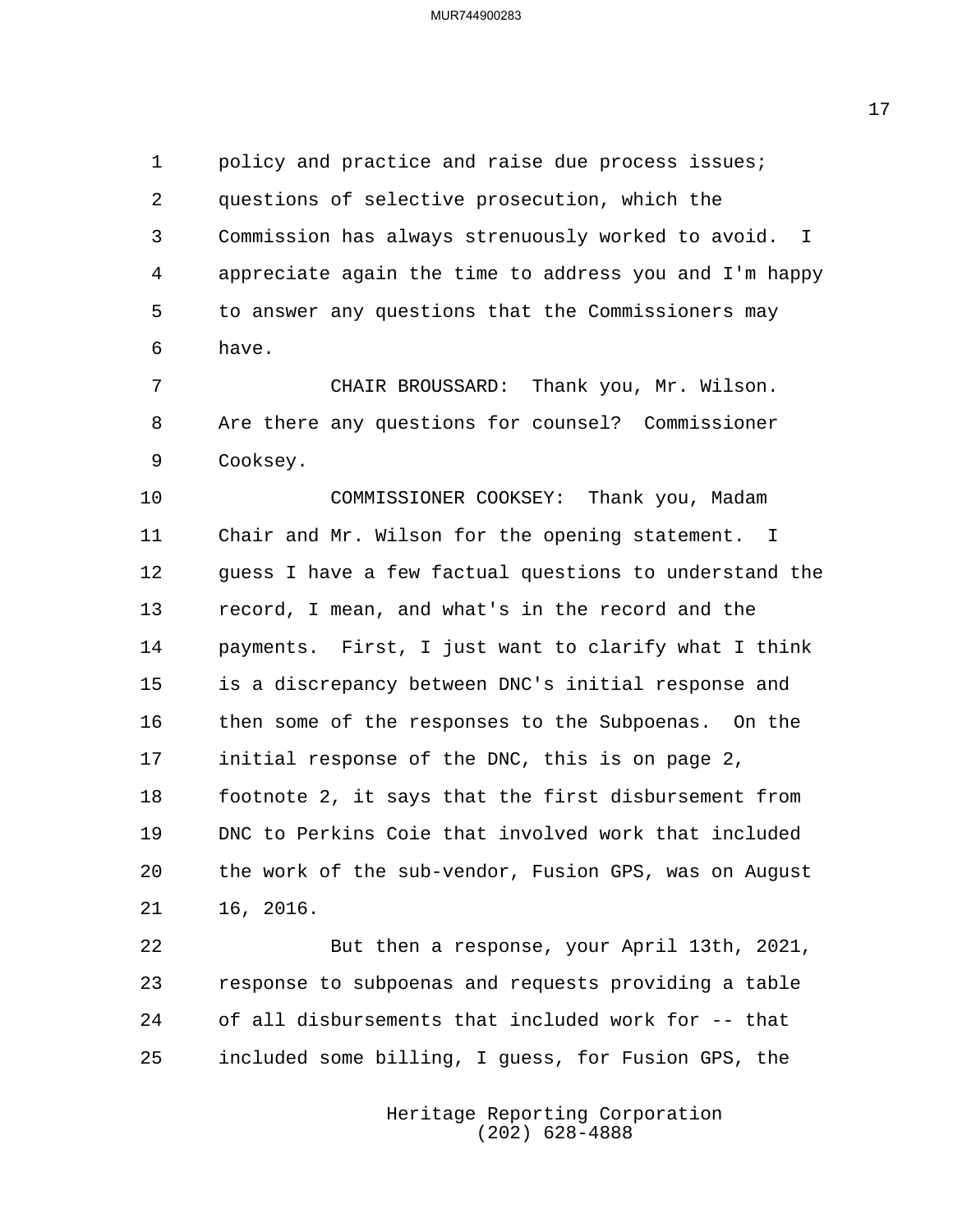first payment is July of 2016. So I guess I want to just clarify what is -- whether that's the fully accurate table or what the full scope is. 4 MR. WILSON: Yes, I believe that the first payment was in fact on July 20th, 2016. 6 COMMISSIONER COOKSEY: Thank you. And so, on this table that was provided on the April 13th, 2021, subpoena responses, this is your response to question 6 perhaps. All of these disbursement that are responded as saying they include work for -- include billing for the sub-vendor, Fusion GPS, are all of these -- what is there in the record about whether these payments are solely for Fusion GPS. In other words, do these disbursements represent payments that are 100 percent for work from Fusion GPS or do they represent a mixture of payments both for services provided by Perkins Coie and by Fusion GPS and other things.

19 MR. WILSON: Yes, thank you, Commissioner. Without going through each one of those invoices, to the best of my recollection from my recollection or the record, I believe that there is one disbursement on August 16th that covered just a disbursement to Fusion GPS and that all of the rest of the disbursements covered both Perkins Coie's legal fees

> Heritage Reporting Corporation (202) 628-4888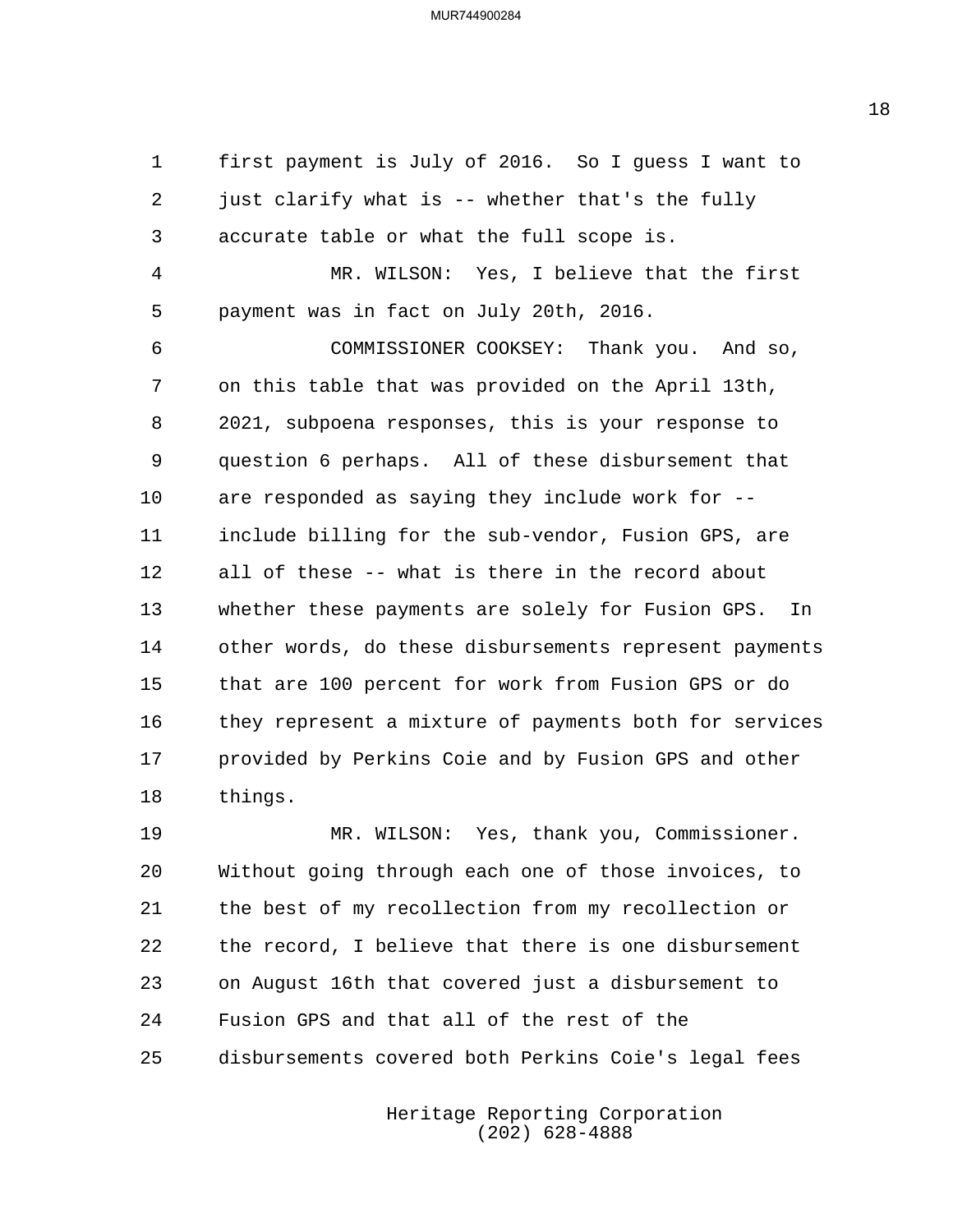as well as disbursements that Perkins had made to Fusion GPS in furtherance of its work and so the rest of those payments included both attorney time as well as the time for Fusion -- the disbursements to Fusion. 5 COMMISSIONER COOKSEY: Okay, understood. And so, the -- this, I think you're referring to the August 16th, 2016, disbursements for \$66,500.00 with the purpose listed as research consulting. That's the only payment that was solely a one-for-one payment for Fusion GPS services and the rest are -- represent a mixture of payments owed to Perkins. Some for Perkins own work and others for sub-vendor work. Is that correct?

14 MR. WILSON: That's correct, Commissioner. 15 COMMISSIONER COOKSEY: Why -- I guess, one of the questions I have is, you make an argument about the work of Fusion being different from other kinds of, let's say, non-legal charges to the DNC; Travel, supplies, data services and things like that. Why is there a difference between how the purposes were described? So, in other words, what was the rationale between breaking out certain, I'll call non-legal expenses or non-billable time of lawyer expenses and then lumping in the sub-vendor amounts along with the Perkins attorneys?

> Heritage Reporting Corporation (202) 628-4888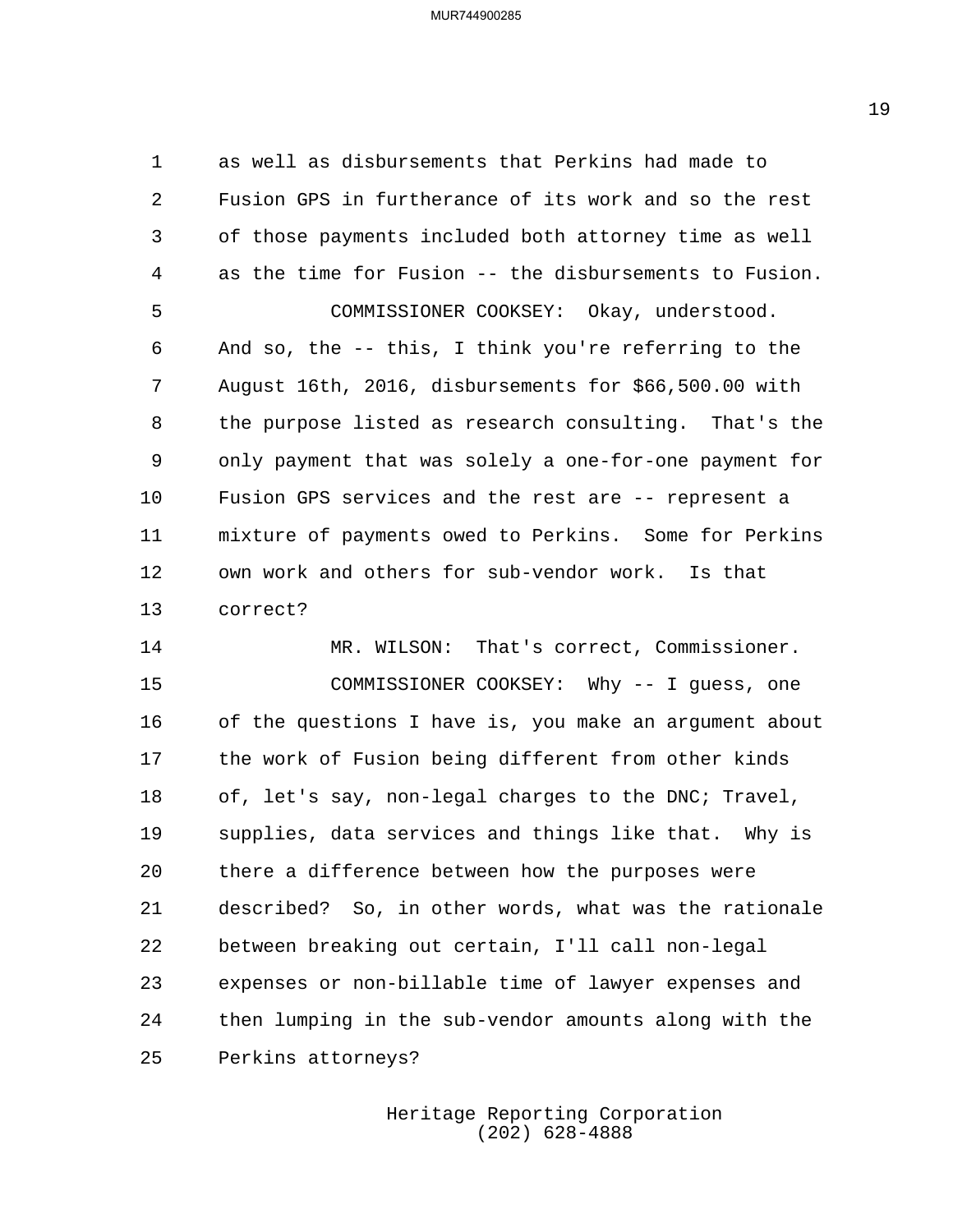1 MR. WILSON: Yes, thank you. I think that there in record before you there's not a clear explanation for exactly why, in certain instances, the DNC broke out a portion of a disbursement in some instances and some not. I think the FEC and OGC doesn't suggest that there is even potentially anything incorrect about breaking out those others. But what I want to highlight is, all of that is right. All of that is correct. I think that it is correct, if the DNC or HFA wanted to, for example, on some report spell I paid this much for Lexis Nexis. 12 12 If on the very next report, on their very

 next disbursement, they made a single payment that covered both a lawyer's time and Lexis Nexis, and described that collectively as legal services, both of those purpose descriptions would be correct. Both of those purpose descriptions would be accurate, even if they were done in different ways on different days.

19 There's no requirement that you always have to report exactly the same thing exactly the same way in the Commission purpose descriptions. Both of them are accurate, is wholly accurate to have a single disbursement that is for "legal services" or "legal consulting." That folds in a bunch of the sub-expenses and it's also correct if they're spelled out

> Heritage Reporting Corporation (202) 628-4888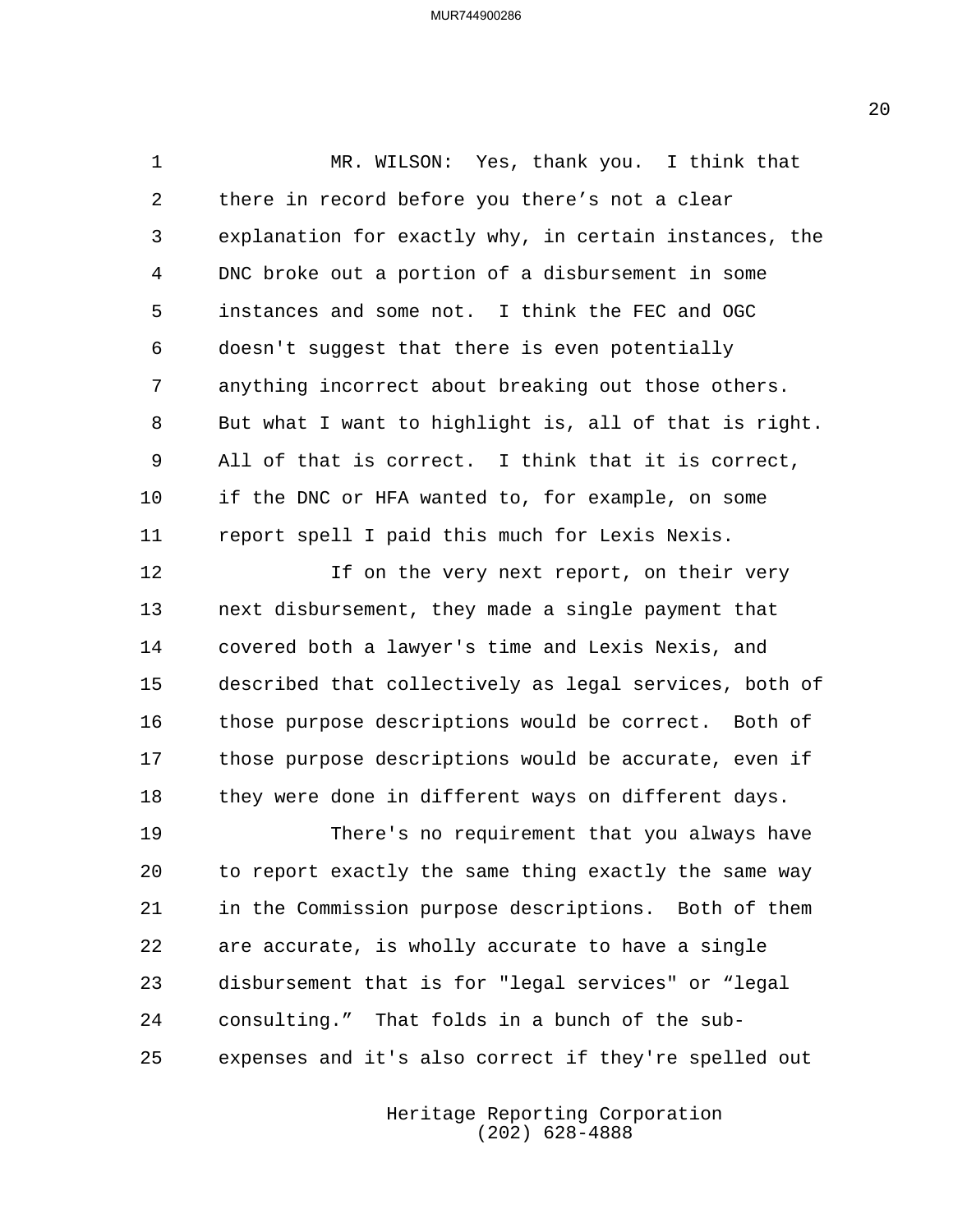differently.

2 COMMISSIONER COOKSEY: Who selected Fusion GPS as a vendor? 4 MR. WILSON: Perkins Coie hired Fusion GPS. 5 COMMISSIONER COOKSEY: Was that done under the direction of the client or did Perkins make that decision? 8 MR. WILSON: Perkins Coie made the decision to hire Fusion GPS. 10 COMMISSIONER COOKSEY: Do you agree that -- I understand your argument about there are more than -- there's more than one way to properly pool together payments in a single disbursement and then label the purpose of that disbursement. Suppose that a committee hired a law firm and directed the law firm to commission pulling data and the law firm does so and obtains a polling -- commissions some polling from an outside firm, get the polling reports, the results of the poll and turns around and hands that, the polling report, to the client committee and the committee reimburses the law firm for the polling and labels the purpose as legal services. Do you think that would be acceptable or appropriate? 24 MR. WILSON: Yeah, I thought a lot about this question because I think what it gets at is like,

> Heritage Reporting Corporation (202) 628-4888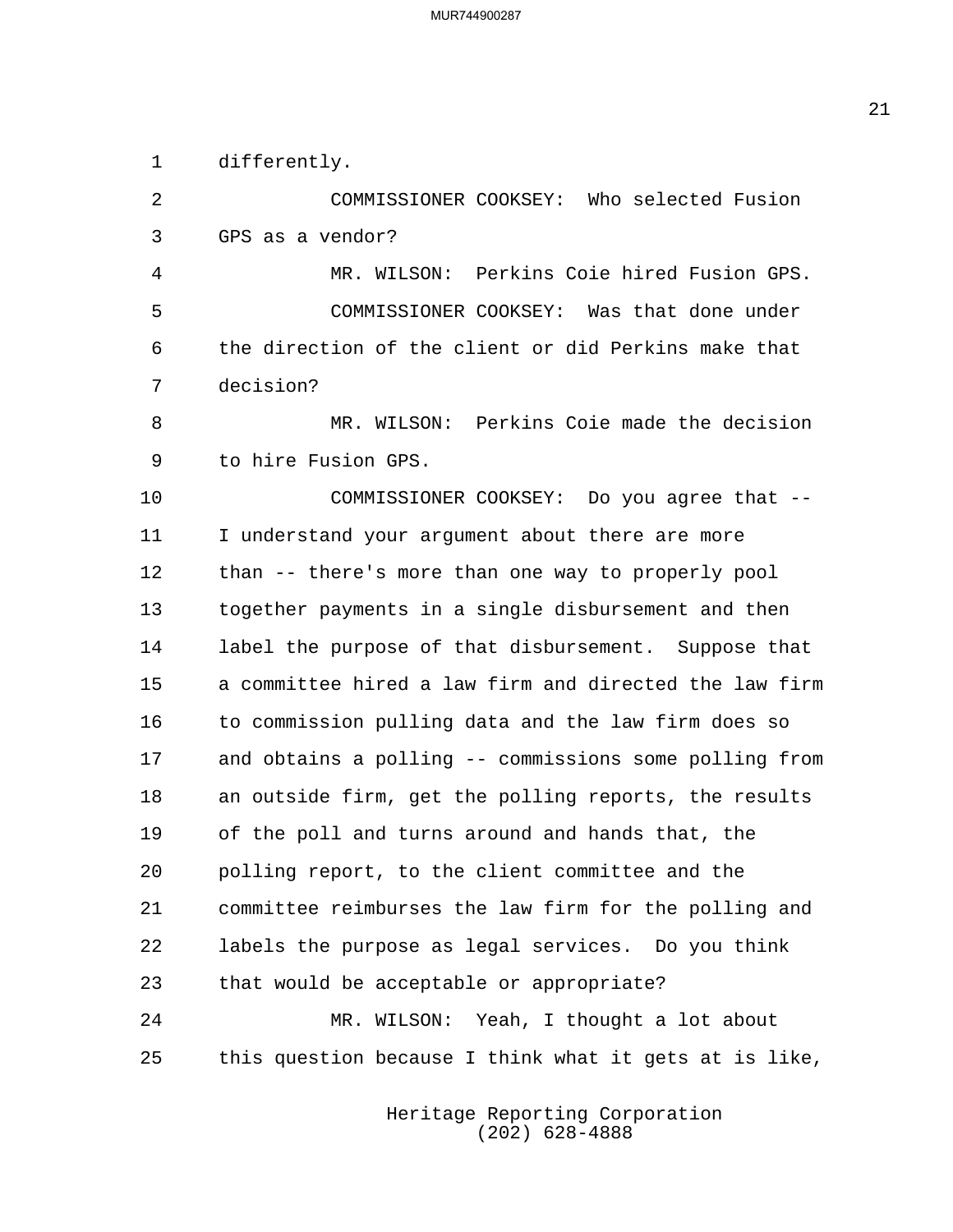where's the limit here? You know, does this just like create some kind of extreme loophole where suddenly now like every single expense can be run through a lawyer and not disbursed. I think that, and I have a couple of things that I want to respond. First, I think your hypo is not the one before the Commission today. It doesn't factually match up. Here it was Perkins Coie, it was the lawyers who were engaged with the researchers. It was them who had decided what should be researched. There are no communications between any HFA or DNC personnel other than counsel and Fusion GPS. The committees did like an exhaustive response in search of documents and there were none to provide to the Commission.

15 The other thing though is that is if there's a concern on the private commission about where does it stop, the Commission already has a clear precedent to deal with that kind of abuse and it's come up in the sub-vendor context. There's a clear rule, right? I mean, the FEC standard is committees do not need to separately report disbursements that their vendors pay to sub-vendors. Of course, there's an exception, right? If the campaign, in the David Duker (phonetic) the Commission found an exception.

25 If the campaign had a direct contract with

Heritage Reporting Corporation (202) 628-4888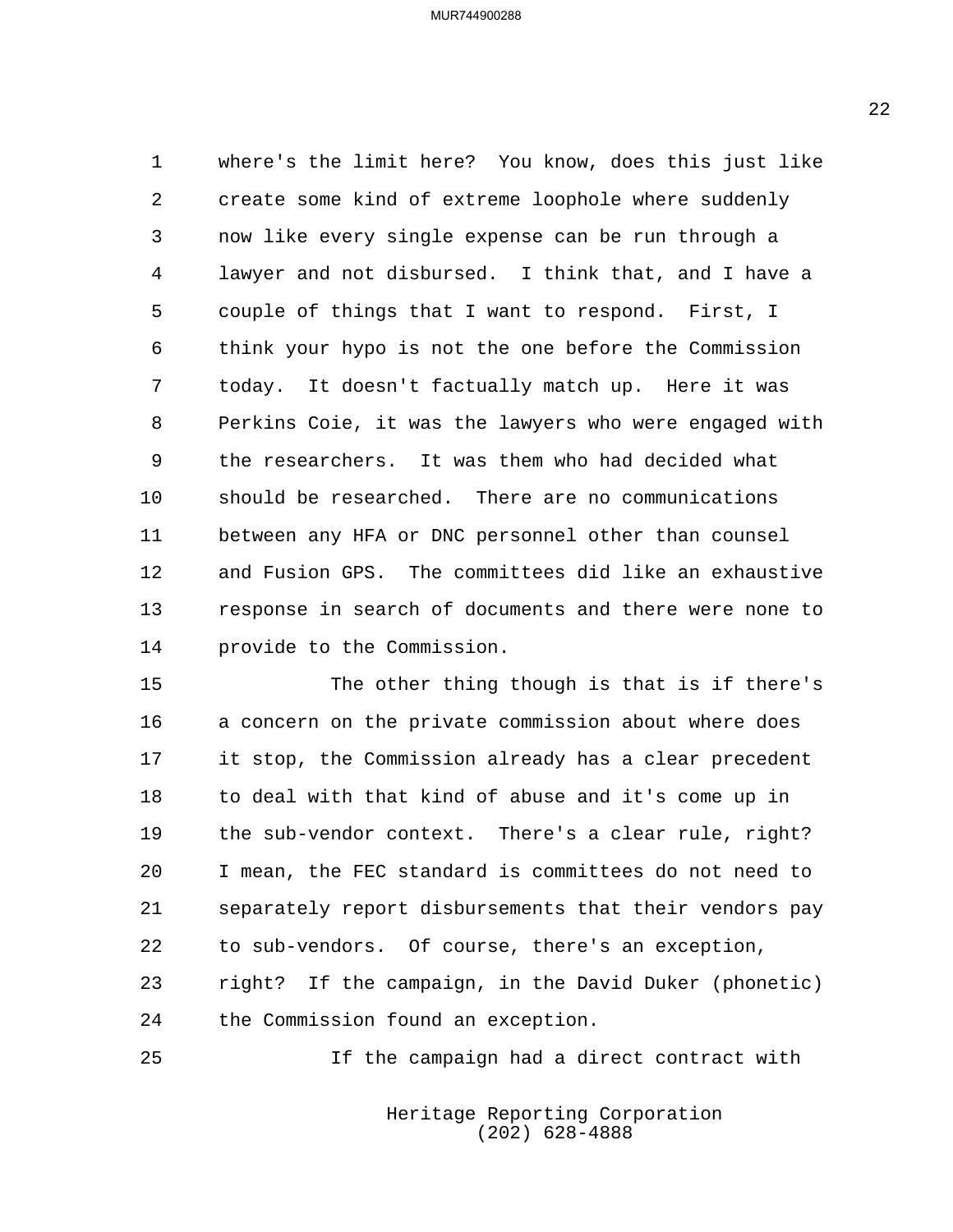the sub-vendor or the vendor had really no involvement whatsoever in the actual conduct of the work and really the only role was to serve as a conduit for a payment, then in that instance like a disbursement to a sub-vendor would be required. But that wasn't the case here. Perkins retained Fusion GPS. Perkins managed the work. HFA and DNC never communicated with Fusion GPS in any way. There is kind of a limit. There's a catch. It's already in the Commission precedent but this case doesn't trigger it. 11 COMMISSIONER COOKSEY: Thank you. 12 CHAIR BROUSSARD: Any further questions? Commissioner Weintraub? 14 COMMISSIONER WEINTRAUB: Thank you, Madam Chair. Mr. Wilson, you said legal services was perfectly adequate purpose of a disbursement. Plainly it is if what we're talking about is legal services. So, that's -- that is the ultimate issue of what we're trying to figure out here, is was this really legal services. You kind of ducked Commissioner Cooksey's question but you know, there's got to be a limiting principle. You can't run your whole campaign out of your law firm and then describe everything as legal services. Would you agree with that? 25 MR. WILSON: I would agree with that.

> Heritage Reporting Corporation (202) 628-4888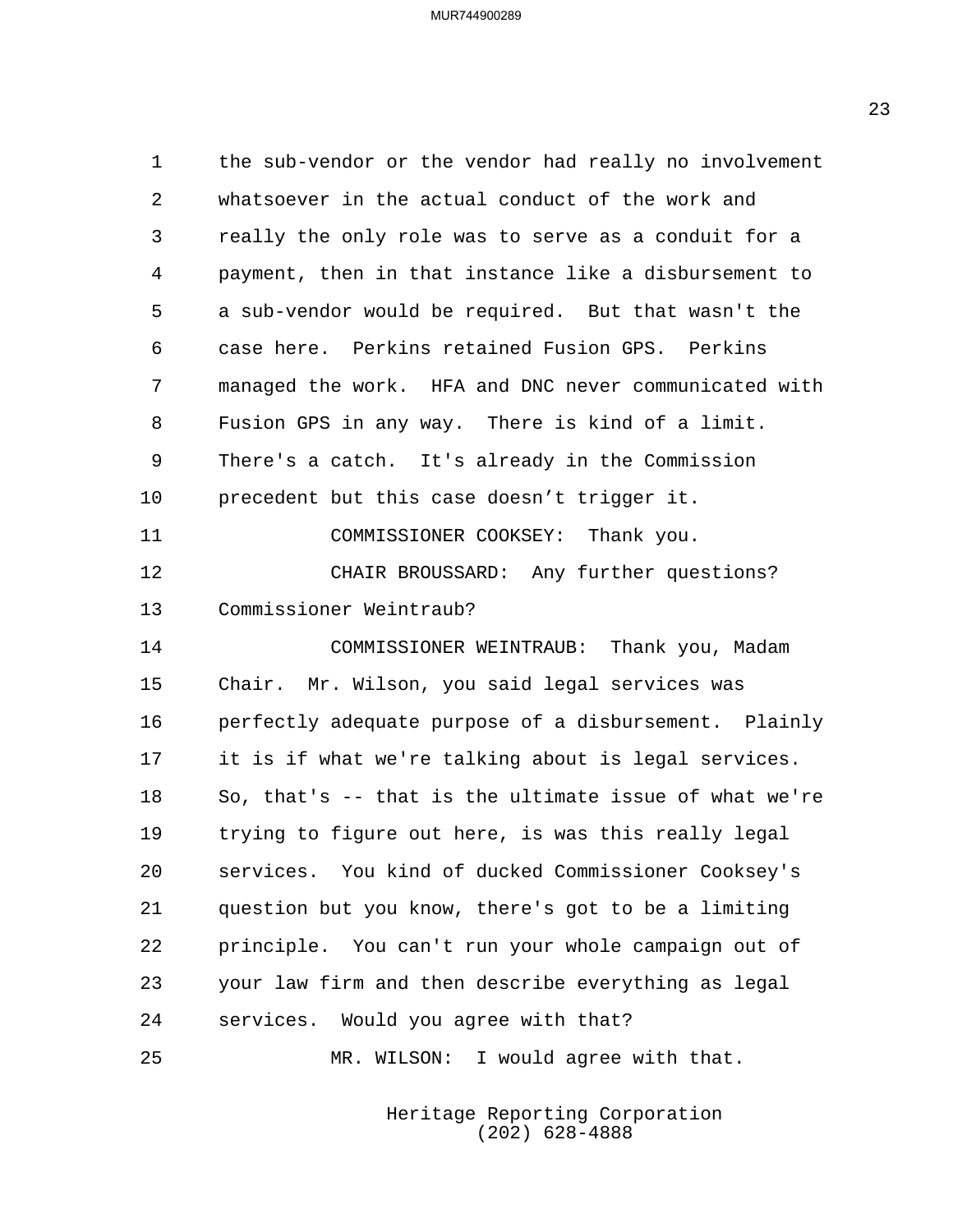1 COMMISSIONER WEINTRAUB: Okay, good. Because the lawyers look at everything. I know this. You know this. But, you know, if a campaign is run right, the lawyers are going to look at everything at some point. They're going to look at all the ads. But you wouldn't want to have all of the media disbursements described as legal services because the lawyers looked at them and then you know, if you told the lawyers, okay, once you approve it, go ahead and put the order in. You still couldn't describe all of the media expenses as legal services, agreed? 12 MR. WILSON: I agree. Look, I think probably the practical catch is that lawyers are too expensive to do all that. But, in reality, look, I think, let's use the Commission's test. Alright, in the 2007 Statement of Policy, the Commission adopted a rule of thumb, right? To help ask whether the purpose descriptions were right. And it's could a person, not associated with the committee easily describe why this disbursement was made when reading the name of the

 recipient and the purpose. I think that the answer to that here is clearly yes.

23 Lawyers do a lot different kinds of work. They use a lot of different kinds of subcontractors and the public knows that. Especially in the context

> Heritage Reporting Corporation (202) 628-4888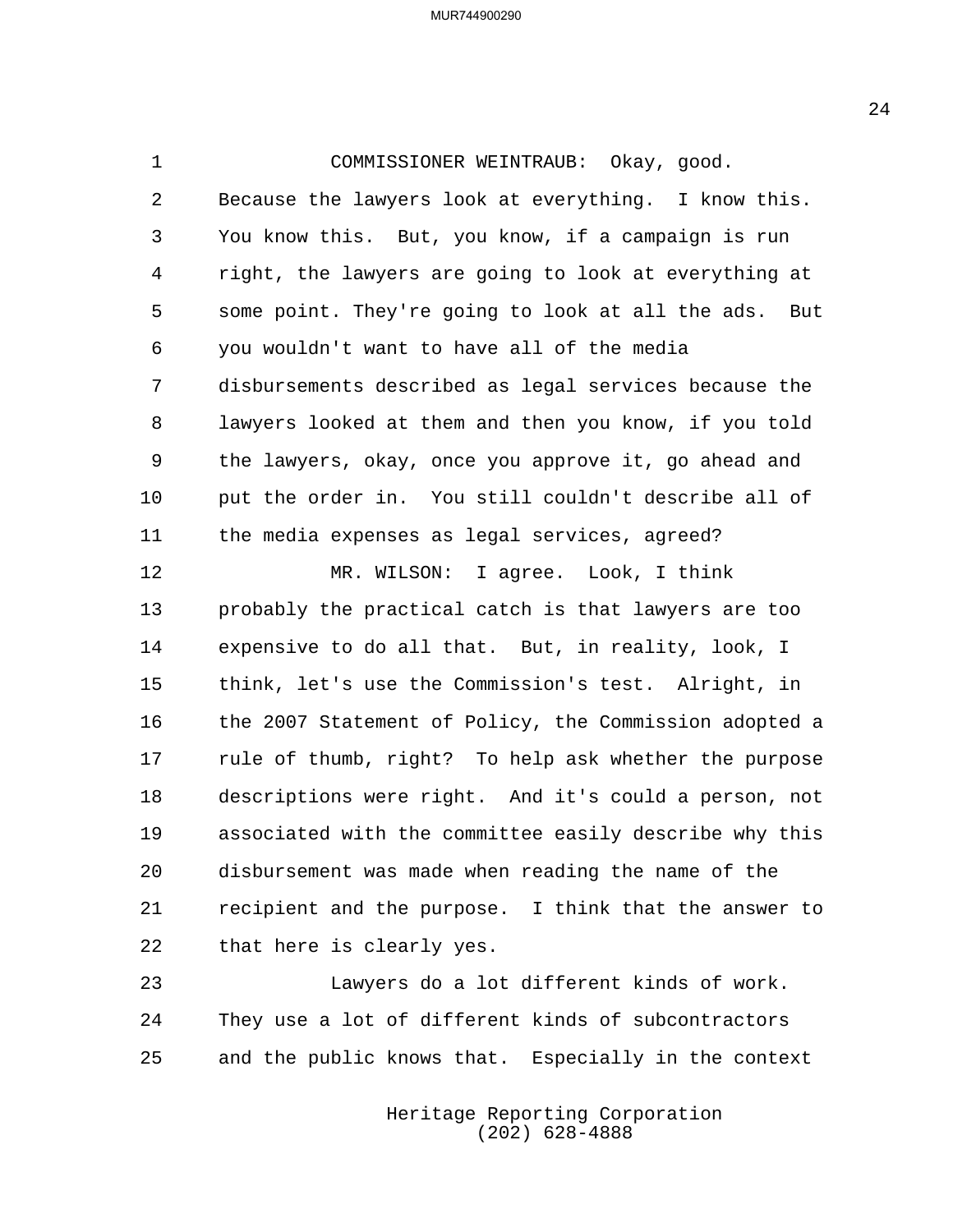of I'm doing work with political committees. Lawyers do advise on compliance with the Act, but they negotiate contracts. They do litigation. They help with debate prep. They do vetting. They advise clients on whether or not they're going to get sued in a defamation suit if they say things one way rather than the other way. The public understands that in the political committee context. And they also understand that they use sub-vendors all the time.

10 Anybody who watches a lawyer show knows that lawyers frequently use investigators to help confirm facts. And this is 2016 so we can use a 2016 reference. You're watching The Good Wife. You know that lawyers have an investigator go out to confirm a couple of the facts. When there are legal questions 16 put the lawyers that in order to answer, you need to understand a legal record. You need to dig into what 18 the actual legal records are and what the facts are. And that's what happened here.

20 Now, would you know from the legal description that Perkins Coie had hired Fusion? Would you know from the legal description that what it was that Fusion was researching? No, of course not. But that's actually not the requirement under the current rule and you would also, you know, putting that kind

> Heritage Reporting Corporation (202) 628-4888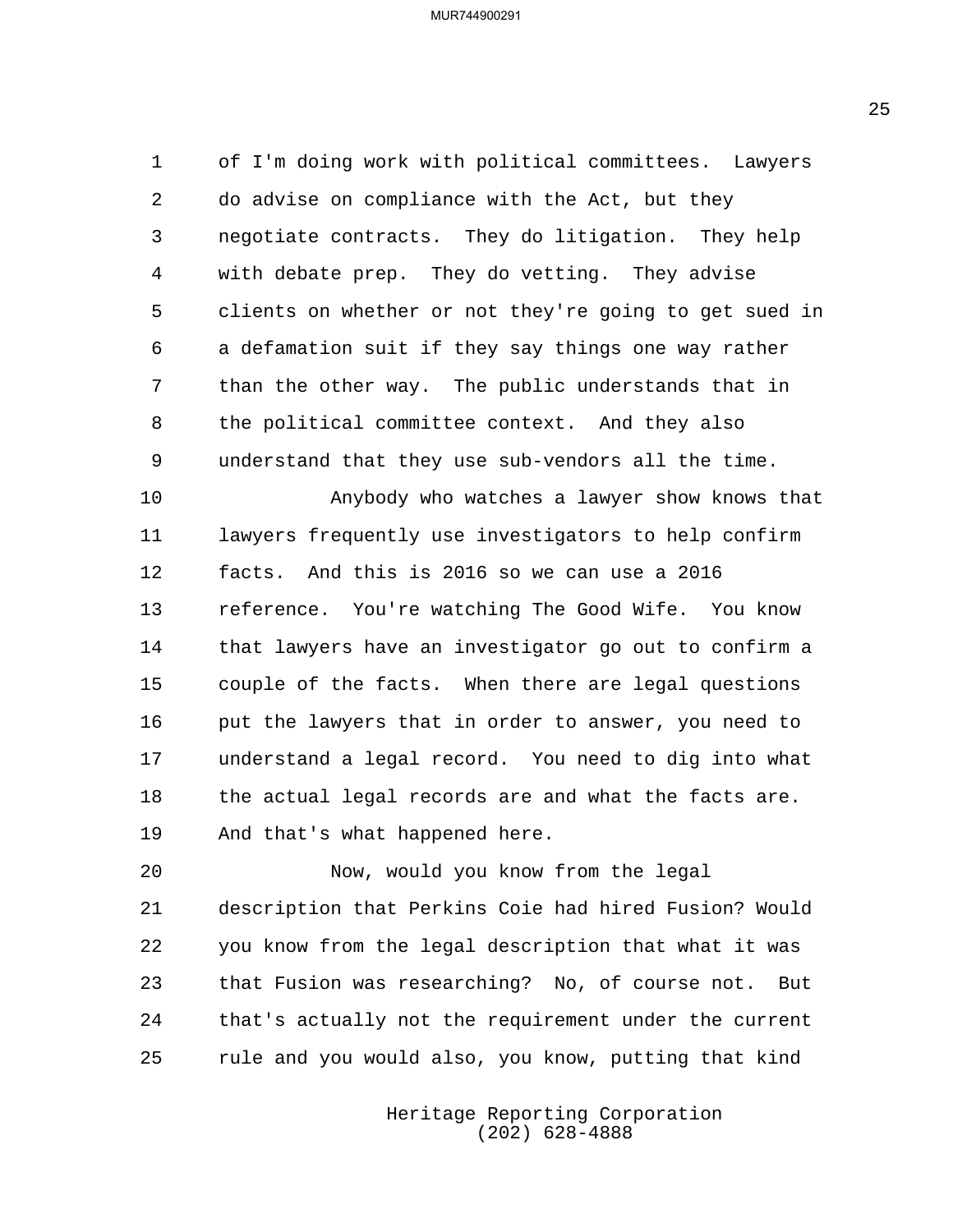of obligation I think really would infringe on the attorney-client privilege in the area that already has important First Amendment issues.

4 COMMISSIONER WEINTRAUB: If I may Madam Chair. Well, first of all, I really wouldn't appeal to television because whenever I watch a legal show on TV, I'm constantly yelling at the television because they get everything wrong. That's not a good way to learn about how the law works by how it gets shown on television. I'm not sure why TV shows are a source of authority for us. You have said several times that there were no communications directly between the client and Fusion. But was the information that Fusion provided given to the client?

15 MR. WILSON: The information that Fusion provided to Perkins Coie informed Perkins Coie's legal advice to the client, of course. That was the purpose of Perkins Coie having the research done. I think the specific substance of the communications that Perkins Coie gave to its client are subject to the attorney-client privilege.

22 COMMISSIONER WEINTRAUB: Well, you may not want to answer this question due to attorney-client and that's fine. What I'm -- there was a report. We've all read about this report in the newspapers.

> Heritage Reporting Corporation (202) 628-4888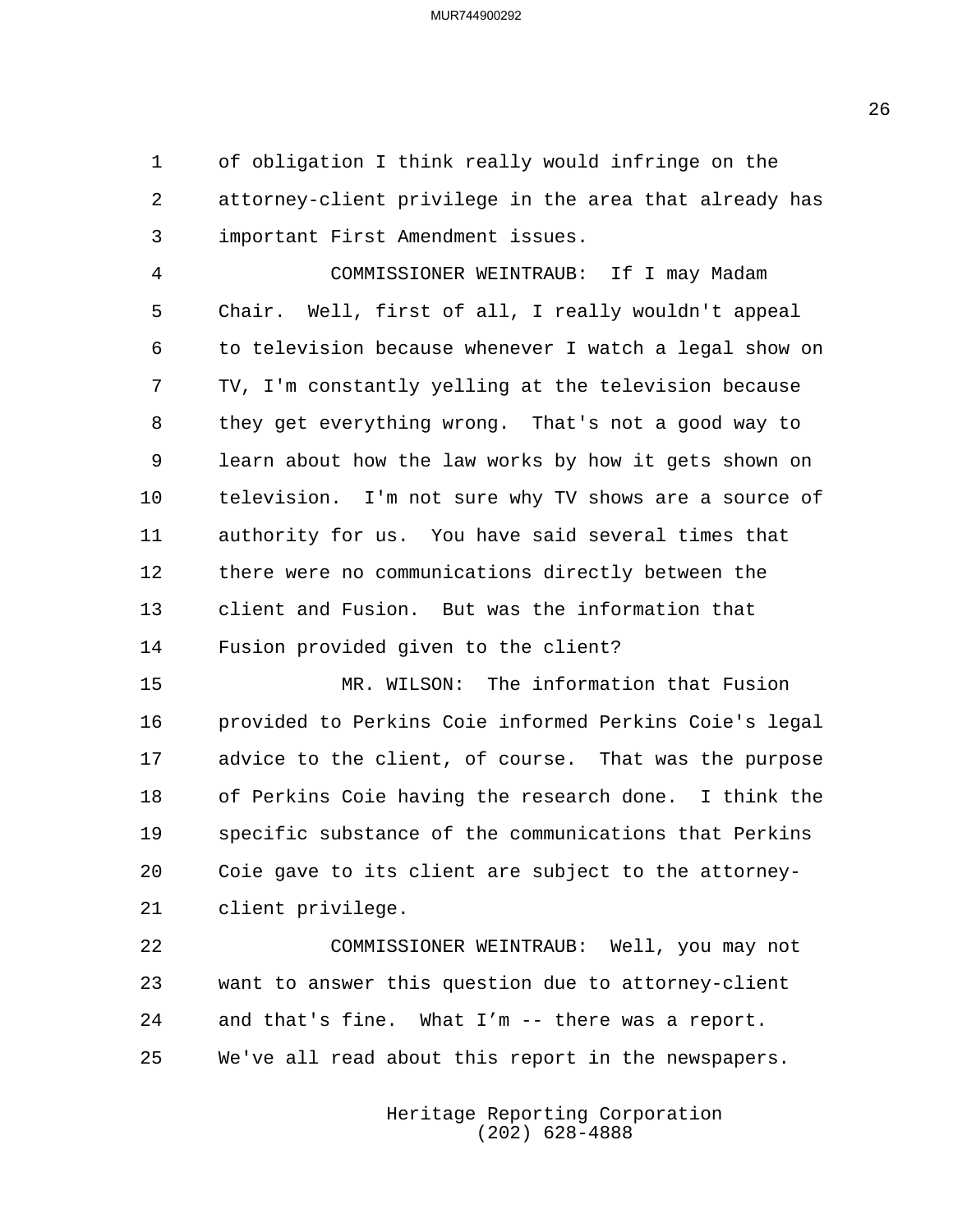We know it exists. Was that report conveyed by Perkins Coie to its client?

3 MR. WILSON: I think that you're referencing what has come to be known as the Dossier that Buzz Feed released in January. Look, I mean, if you look at the record before you, and that's what we're here today to do, to say, let's look at the record and that has OGC has put together and see whether it supports a finding of probable cause. There's no information in the record before you that thing called the Dossier, the Buzz Feed release was provided from, let alone to the client, from Fusion GPS to Perkins Coie.

13 And there's nothing in the record before you that says that it was provided from Perkins Coie to the DNC or HFA. It's also, though, I think, not really that relevant or dispositive to the question before the Commission. There's nothing in the record 18 that would suggest that these were anything other than legal services.

20 COMMISSIONER WEINTRAUB: Thank you, Madam Chair. 22 CHAIR BROUSSARD: Thank you. Anything

 further? Commissioner Cooksey? 24 COMMISSIONER COOKSEY: I want to ask two, maybe three clarifying questions about the list of

> Heritage Reporting Corporation (202) 628-4888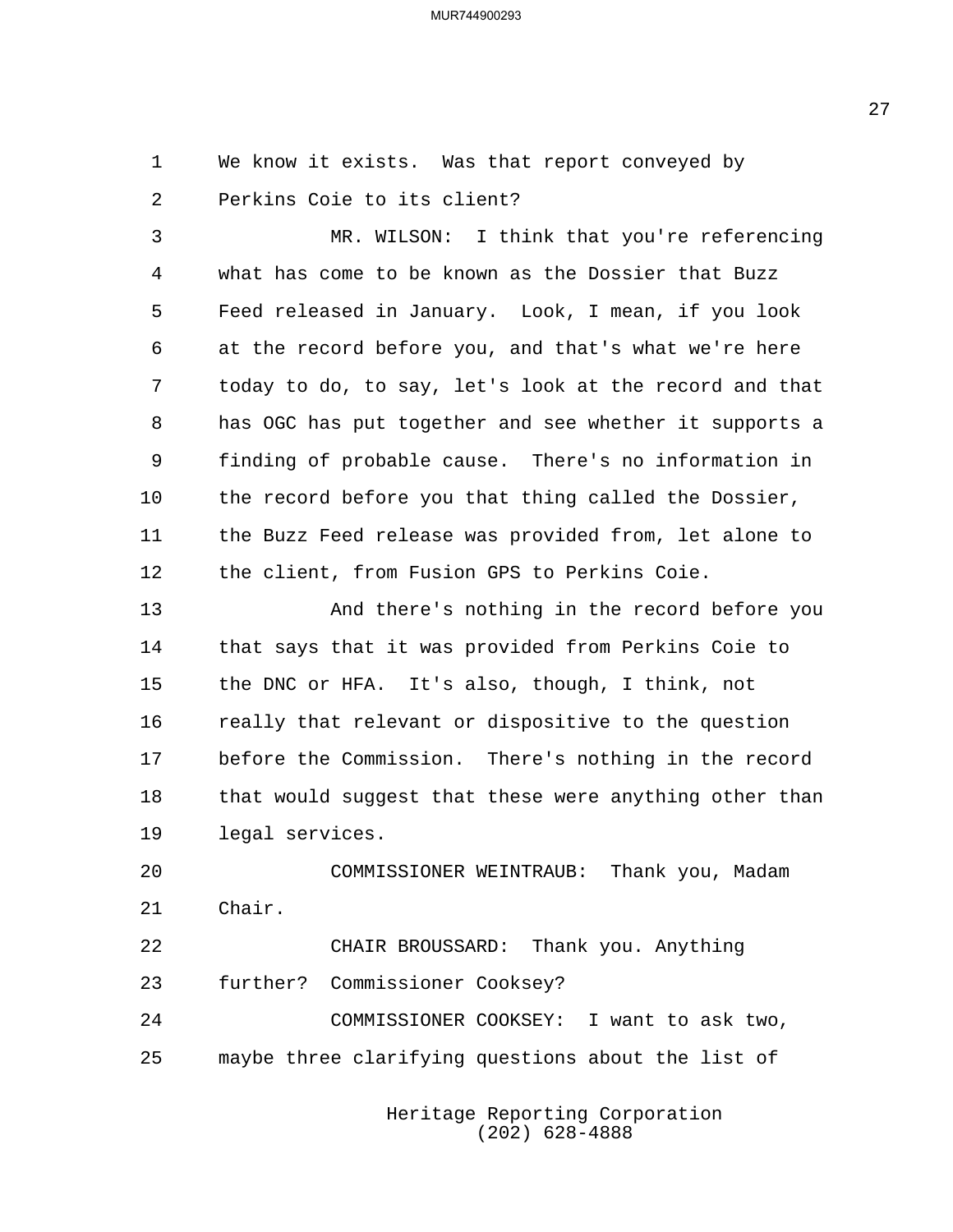disbursements. So, the August 16th, 2016, disbursement for \$66,500.00, you said Mr. Wilson, is the only disbursement that is 100 percent for Fusion GPS services. It is in response to an invoice that included no specific Perkins Coie charges, correct? 6 MR. WILSON: Yes. That's my recollection sitting here today. I will say that I haven't while we're on the phone here gone back and compared each one of those disbursements to the invoice but that's my recollection. 11 COMMISSIONER COOKSEY: Well, this is the one disbursement that lines up with the invoice that is included as an example in the General Counsel's brief -- 15 MR. WILSON: Yes. 16 COMMISSIONER COOKSEY: -- so that's why I'm referencing it, so I know. Now that disbursement, the purpose listed is research consulting. Is it your position that a disbursement purpose of legal services would also be an acceptable purpose? 21 MR. WILSON: Yes, I think that it would. 22 COMMISSIONER COOKSEY: So, in your view, it could be one or the other. Both would meet the standard? 25 MR. WILSON: I think so, yes.

Heritage Reporting Corporation (202) 628-4888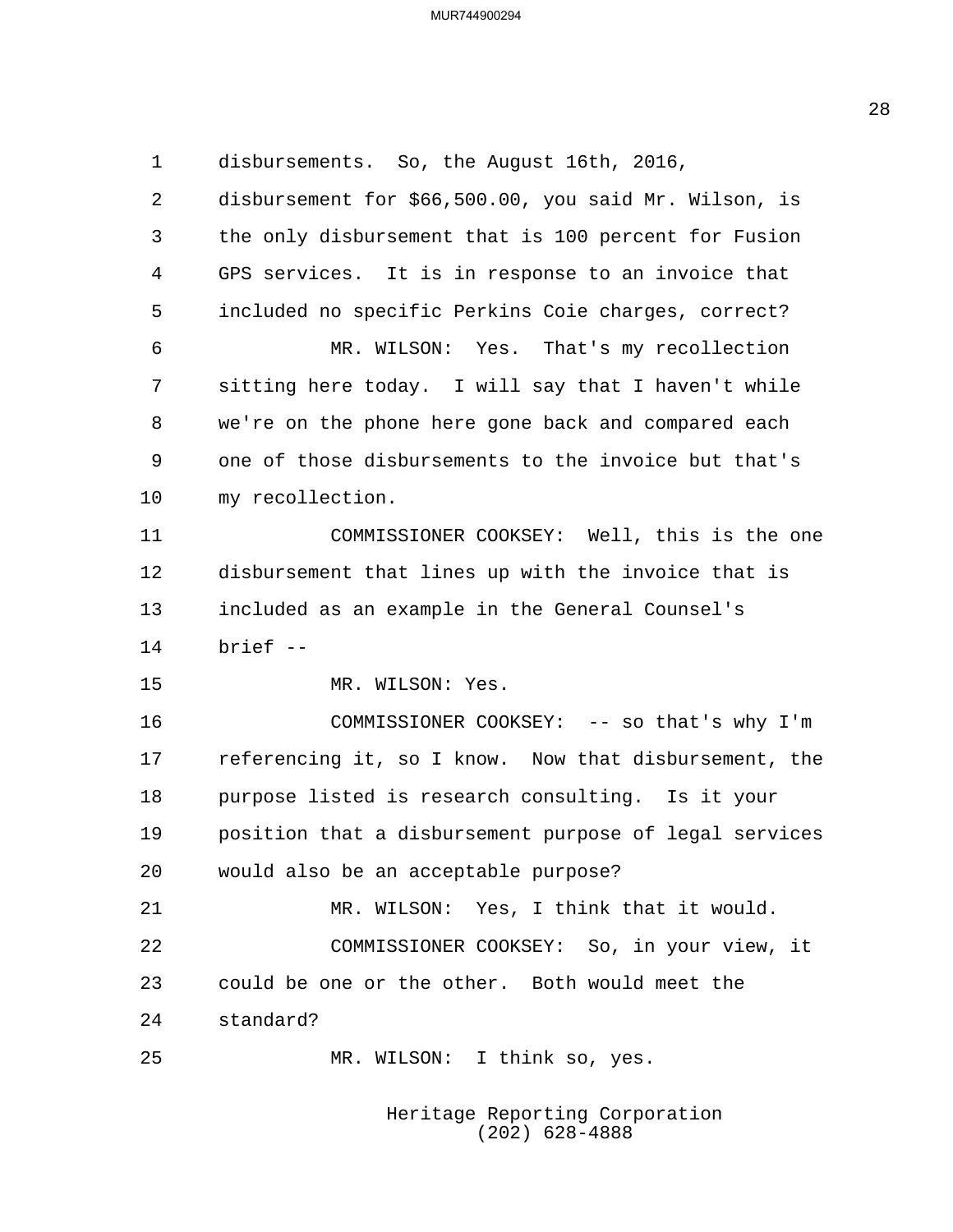1 COMMISSIONER COOKSEY: Okay, that was my question. Thank you. 3 MR. WILSON: I think, I really do think about this in the same way as a Lexis Nexis disbursement, you know. If you disburse something just for Lexis Nexis, when the Committee received that work and what they were paying for, was fundamentally legal services. 9 COMMISSIONER COOKSEY: Madam Chair. 10 CHAIR BROUSSARD: Before Commissioner Cooksey speaks, another Commissioner unmuted. Let me just check first. 13 COMMISSIONER TRAINOR: I'm good. I'll let Commissioner Cooksey finish. 15 COMMISSIONER COOKSEY: Thank you, Commissioner Trainor. I guess one follow up on that. Suppose, going back to my hypothetical of polling, commissioning a polling, suppose that it is very clear in the record that the law firm commissions polling. Their sole work is to find a pollster, hire that pollster, commission the polling, receive the report of the polling results, turn around and hand that report to the committee client. Is it your position that -- a disbursement and reimbursement for that could be described as legal services?

> Heritage Reporting Corporation (202) 628-4888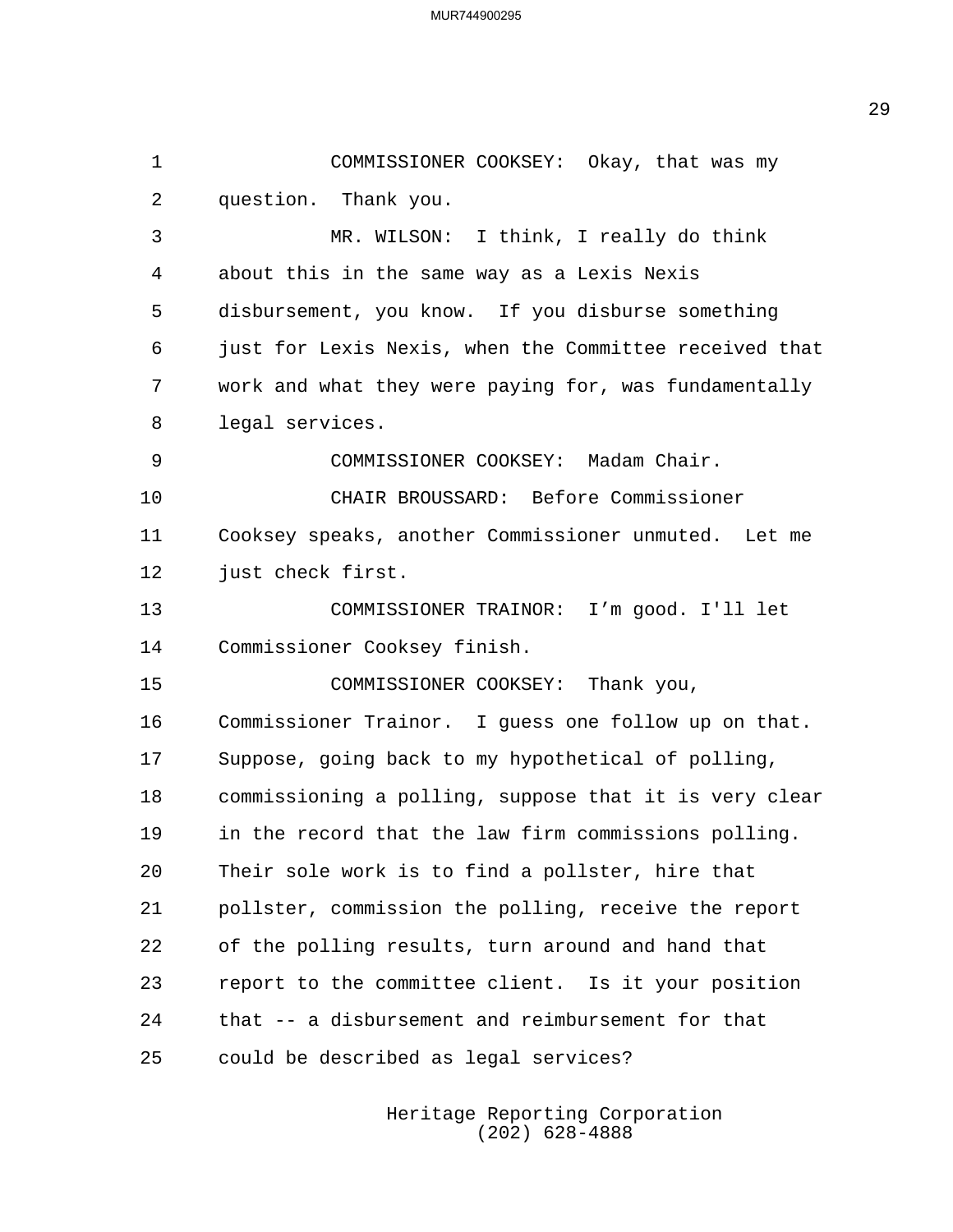1 MR. WILSON: I haven't thought about that specific hypo because I do think it's not the one before us today. But I think that there is a difference in having polling. I think the key is does the work that is being subcontracted inform legal work in some way? That to me is the crux of the question. Is there a purpose in doing that work and having the other disbursement that informs the lawyer's work, the lawyer's advice, the lawyer's activities that are being provided to the client. I think that is kind of the crux of the matter and it's clearly the case in the matter before you.

13 COMMISSIONER COOKSEY: Does it matter if legal work is actually done or if the law firm just commissions the sub-vendor and then turns around and hands the product to the client? Or does there need to be some minimum level of actual services rendered by the lawyer in order for it to qualify as legal services?

20 MR. WILSON: Yeah. I appreciate the question, Commissioner. I think that in the case before you today, there was legal work done and I want to state that emphatically and that the research did inform Perkins Coie's legal work. I think the questions you're asking are good ones. I think that

> Heritage Reporting Corporation (202) 628-4888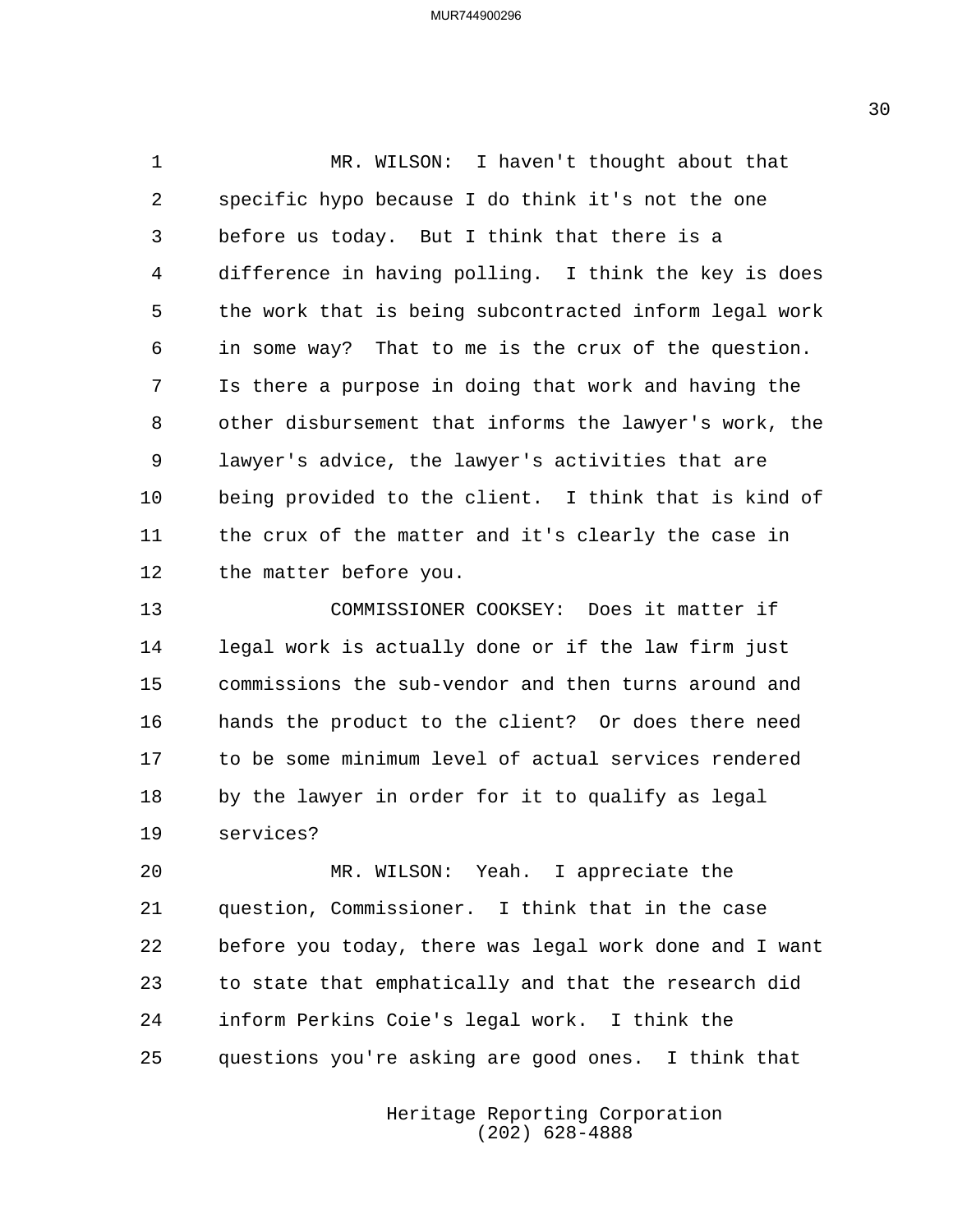if the Commission wants to consider a new rule making or to create, you know, update the website to have different or additional terms listed for legal services, those are definitely the right questions to ask that would apply to different situations than this one.

7 COMMISSIONER COOKSEY: And my final question, I know you have repeated many times that it's very clear and it's very straightforward the extent to which Fusion GPS's work supported legal services. I also know that you have invoked privileges of attorney-client privilege and attorney work product, so I guess let me give you an opportunity to state with as much detail as possible that your permitted to give, what legal services were supported by Fusion GPS's research?

17 MR. WILSON: Yes, so, I do want to say that Respondents have spent a lot of time trying to figure out how to make this clear to the Commission. How to explain that this was legal work without waiving the attorney-client privilege. It's a difficult position to be in. I know that the Commission is not asking political committees to kind of waive their attorney- client privileges in this area and so, we try to be forthcoming to explain it.

> Heritage Reporting Corporation (202) 628-4888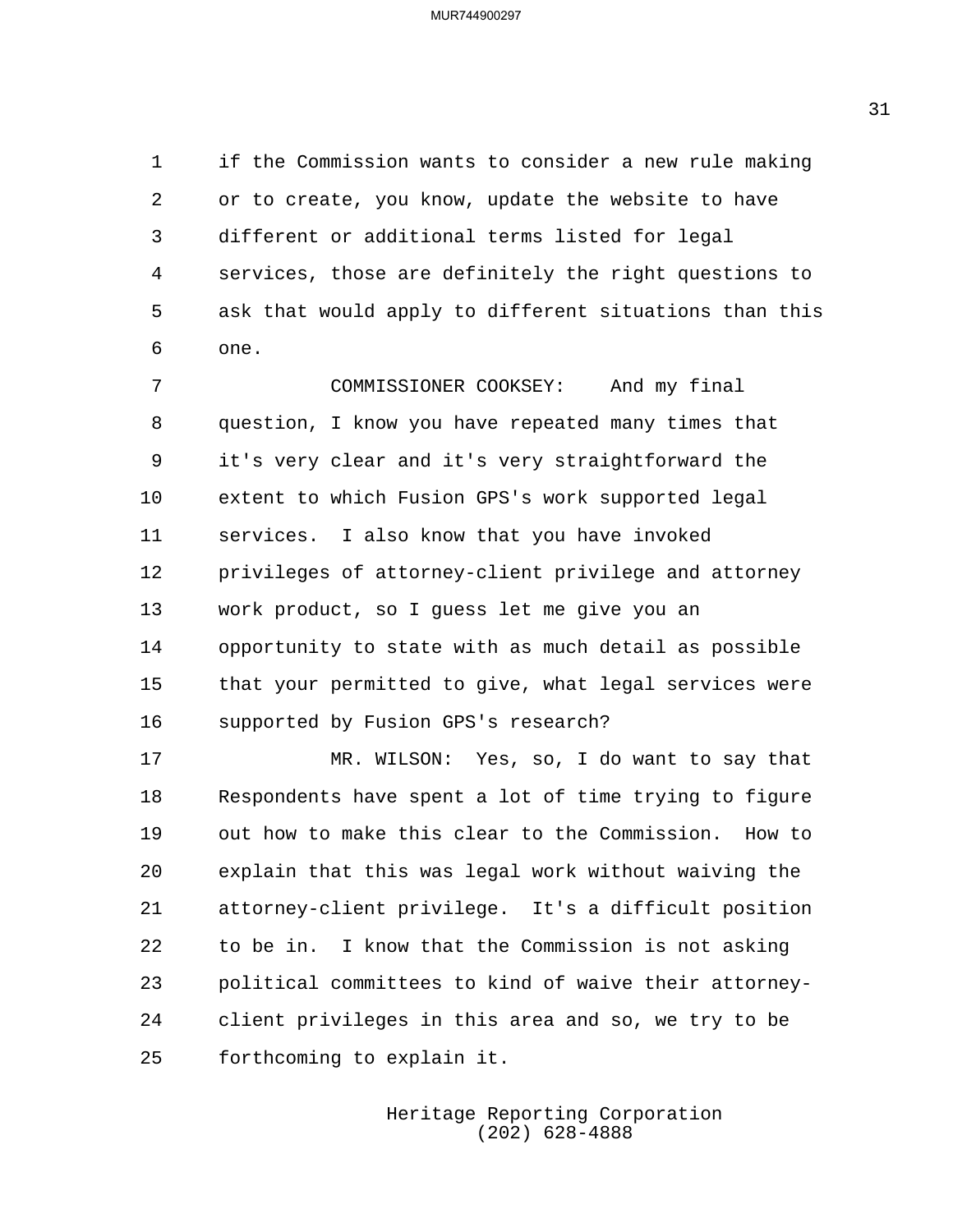1 The work that Fusion's research was supporting was a couple of different matters. One of the most significant was in Perkins Coie helping and providing advice to HFA and DNC in order to help them evaluate their litigation risks. And specifically in the context of potential defamation suits or the kind of legal -- a number of the legal entanglements that followed from the Russia breach in 2016. And in order to provide that advice, Perkins Coie needed to have a detailed understanding of number of facts, legal records, legal proceedings, a number of which were in different countries, and that's the work that Fusion supported.

14 I think the other way to think about this Commissioner, though, is the flip side of this. The Commission authorized an investigation here, I know which it doesn't do lightly, and sent subpoenas. And the Respondents spent a lot of time to conduct in detailed document, searches on their systems and do privilege reviews of those documents and produce documents and what was the Commission looking for? What was OGC looking for? The questions that they asked I think are telling.

24 They said show us who is really talking to Fusion. Show us -- tell us, what were the

> Heritage Reporting Corporation (202) 628-4888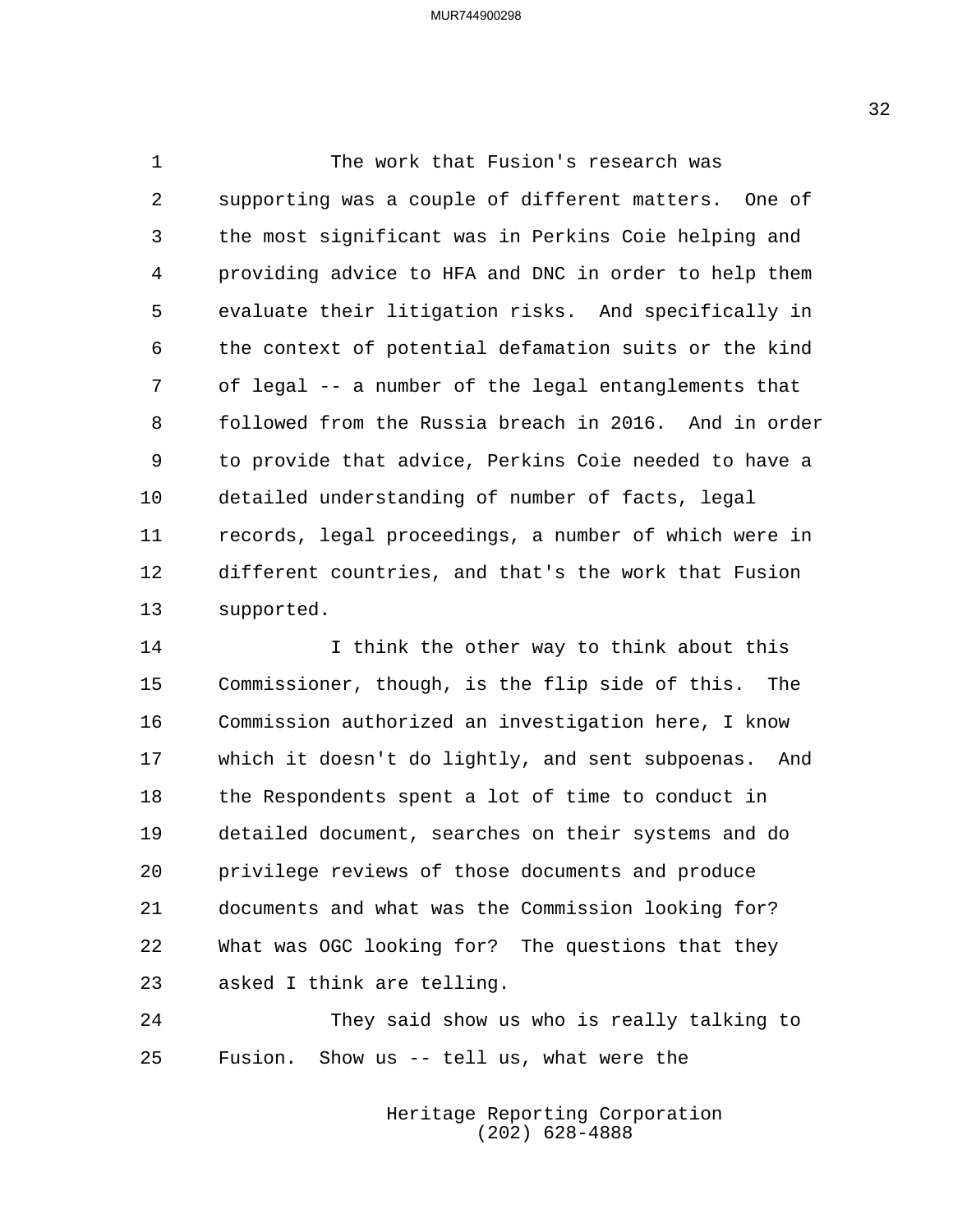communications between Fusion and HFA and DNC personnel. And there weren't any. And the engagement was with lawyers. Those are the questions that OGC brought. Those are the -- we answered them. And I think we answered all of those answers and all of the information in the record supports the same description that HFA and DNC has provided to the Commission now for four or five years. 9 COMMISSIONER COOKSEY: Thank you. 10 CHAIR BROUSSARD: Any questions? 11 COMMISSIONER TRAINOR: Madam Chair. 12 CHAIR BROUSSARD: Commissioner Trainor. 13 COMMISSIONER TRAINOR: Mr. Wilson, I appreciate your presentation, so, I want to talk a little bit about how the information from Fusion GPS would have been treated if there had been litigation that came out of the election. What would the nature in a courtroom of the Fusion GPS information be? 19 MR. WILSON: I'm not sure I understand your question, Commissioner. 21 COMMISSIONER TRAINOR: So, would fusion GPS be maybe a consulting expert to the law firm or would they be just someone who you might put on the stand to prove business records if the documents that they had produced became relevant in the litigation? Would

> Heritage Reporting Corporation (202) 628-4888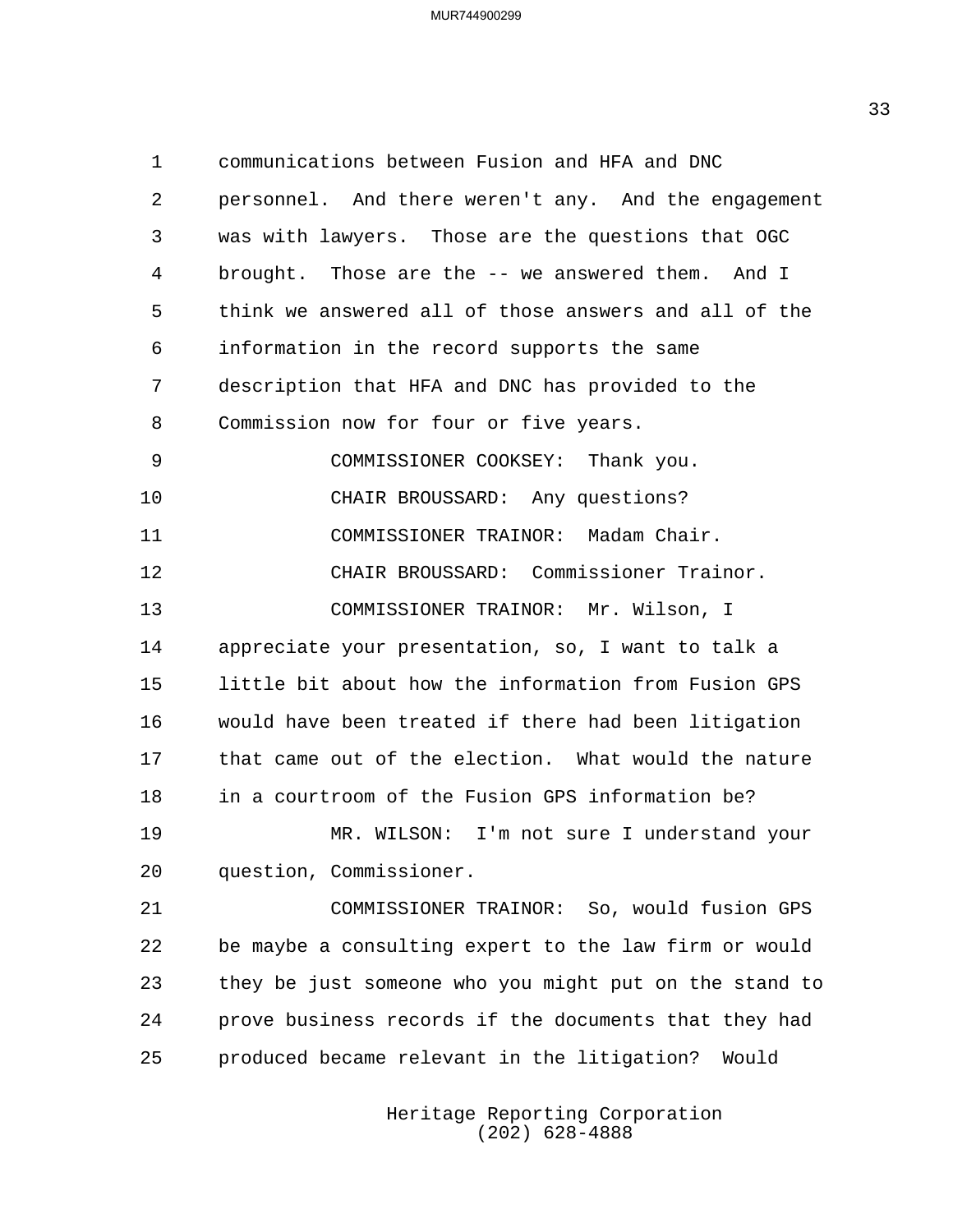they be disclosed as having worked with the firm in litigation? Those type of things.

3 MR. WILSON: Great. I understand. And I think I might not have the most satisfying answer for you. I'm not sure the answer to your question because we never got there. And the work here was in anticipation of potential litigation to help evaluate for HFA and DNC their potential exposure. But, I've not addressed those questions that you're asking. 10 COMMISSIONER TRAINOR: Okay. And if you have any other information that you feel like would help in our deliberations, I'd be happy to take a look at it when you get done with the hearing today. 14 CHAIR BROUSSARD: Commissioner Weintraub. 15 COMMISSIONER WEINTRAUB: Hypothetically speaking, Mr. Wilson, if a law firm were to commission opposition research and that opposition research were conveyed to the law firm from another entity and then the law firm conveyed it to the client, presumably with a cover memo that conveyed the lawyer's analysis of the opposition research, would it be appropriate for the committee to disclose the expenses that the law firm incurred in commissioning the opposition research as legal expenses?

25 MR. WILSON: Commissioner, I think that is

Heritage Reporting Corporation (202) 628-4888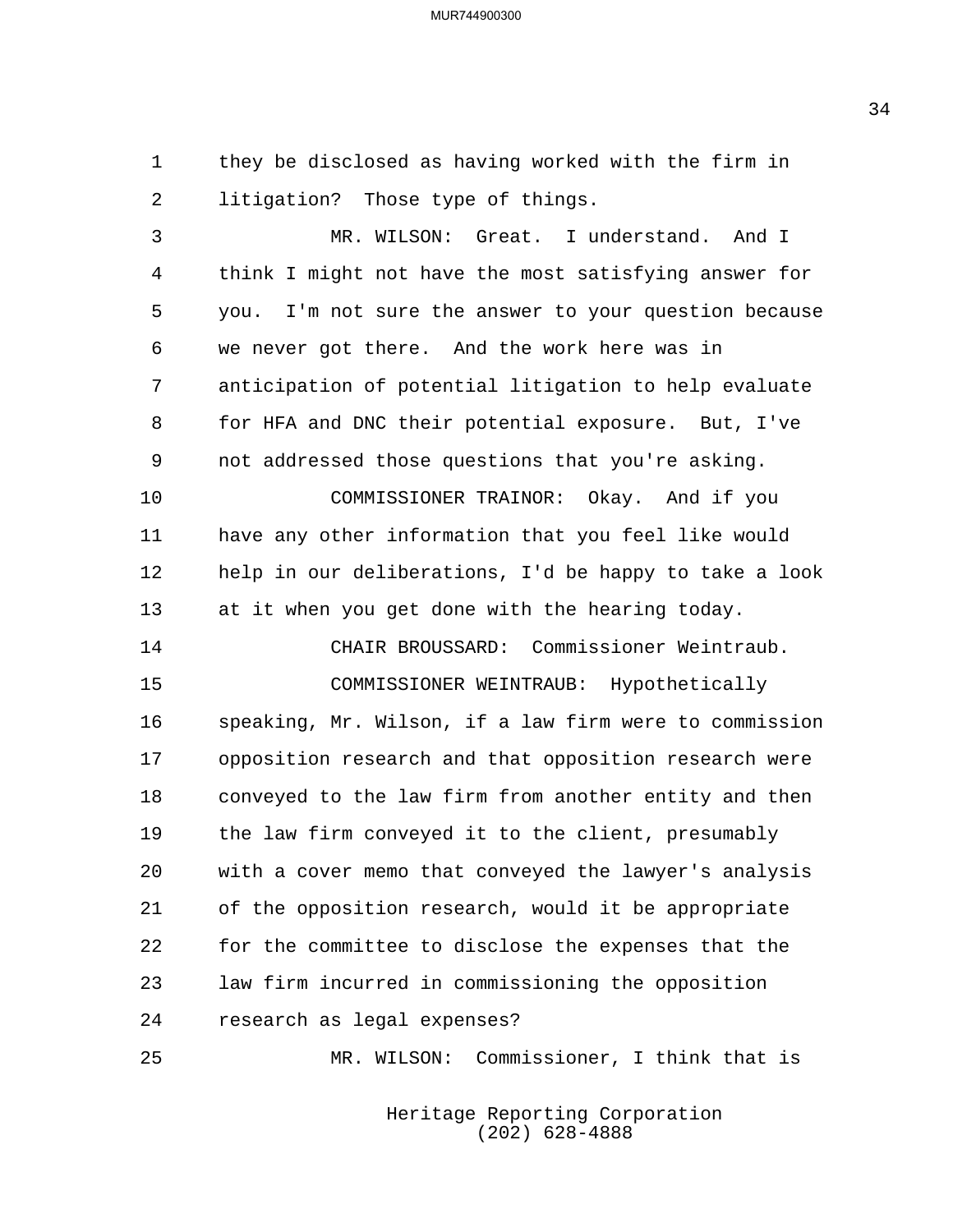not a fact -- those are not the facts before you. And so, I appreciate the hypothetical and thinking about different ways that the Commission rules should apply to disclosure obligations, but what I know is what's in the record before you and how the law applies to the disbursements that HFA and DNC made and how they reported them. And I think that they were accurate.

8 CHAIR BROUSSARD: Anything further? Mr. Wilson, would you like to -- you have five minutes reserved for a closing statement. Would you like to take advantage of that?

12 MR. WILSON: I really appreciate the opportunity to speak to the Commission today. I think that this is a complicated area and it raises a lot of complex questions in terms of the right -- the level of detail that the Commission has requested and required in the past. But, in fact, the Commission has provided clear guidance that 'legal services', 'legal' are the right purpose descriptions and when you have the regulating community saying I've got a bill here, you know, I got a bill from my lawyer, what's the right way to list this? That happens thousands or hundreds of thousands of times every month. And the Commission's given guidance.

25 You look at the list. It's on the website.

Heritage Reporting Corporation (202) 628-4888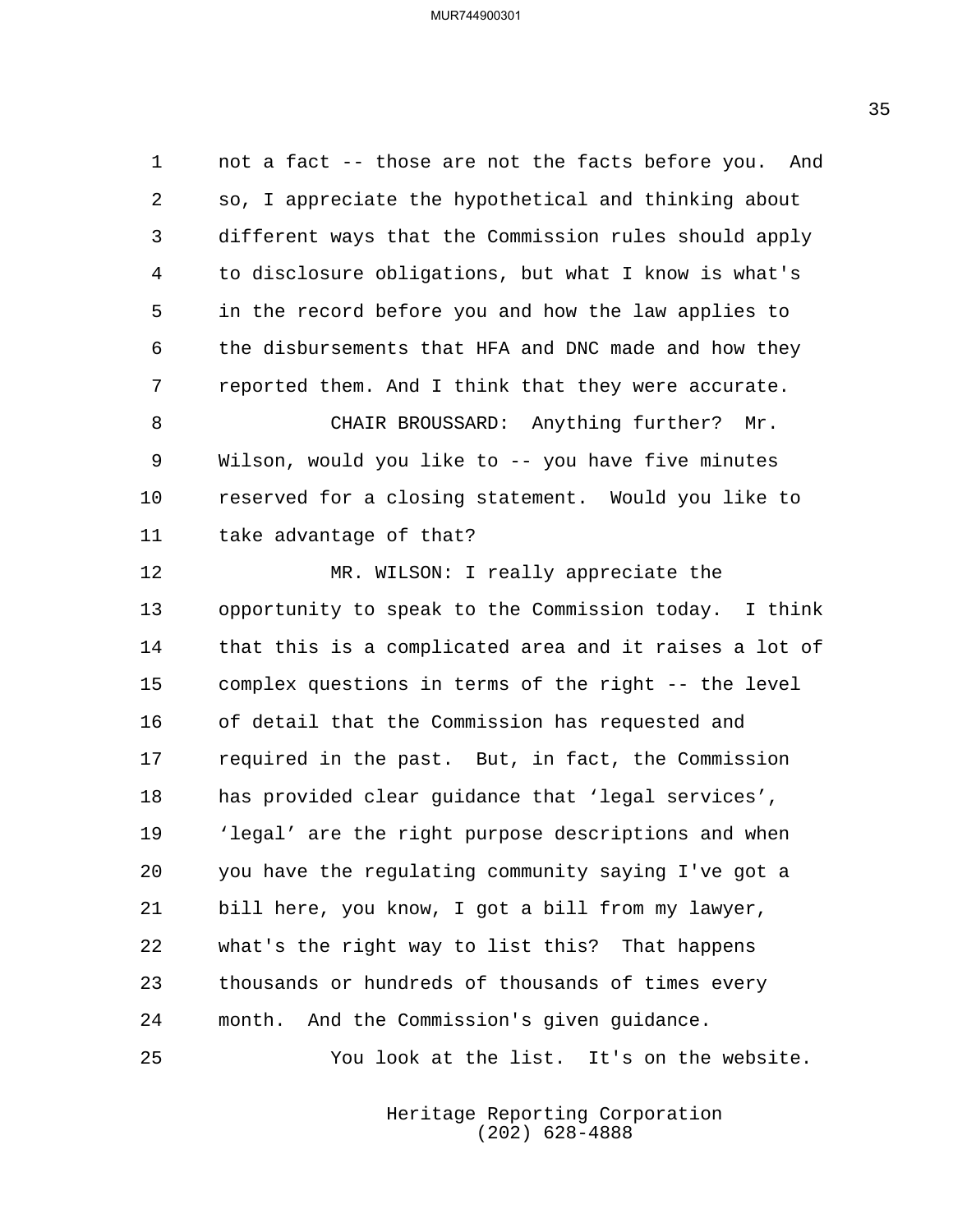Here are the approved purpose descriptions and when staff and treasurers choose which term to describe, they should be able to rely on that list and not assume that every time they write one of those words that there is going to be a quibble about whether it was the most precise or the most accurate or does somebody think that this term could have been different instead. And it's -- with those kinds of purpose descriptions I think that the enforcement policy that the Commission has brought in the past, the purpose description is accurate, is appropriate and I don't think that there's any cause from a departure here. Relying on these facts, I think that the only appropriate course of action is to close this file and I hope the Commission will vote accordingly. I really appreciate the time to address you today. Thank you very much. 18 CHAIR BROUSSARD: Thank you. Thank you for appearing today. 20 MR. WILSON: It was my pleasure. 21 CHAIR BROUSSARD: The hearing is adjourned. 22 MS. BENITZ: Madam Chair, we've ended the recording. 24 CHAIR BROUSSARD: Thank you. //

> Heritage Reporting Corporation (202) 628-4888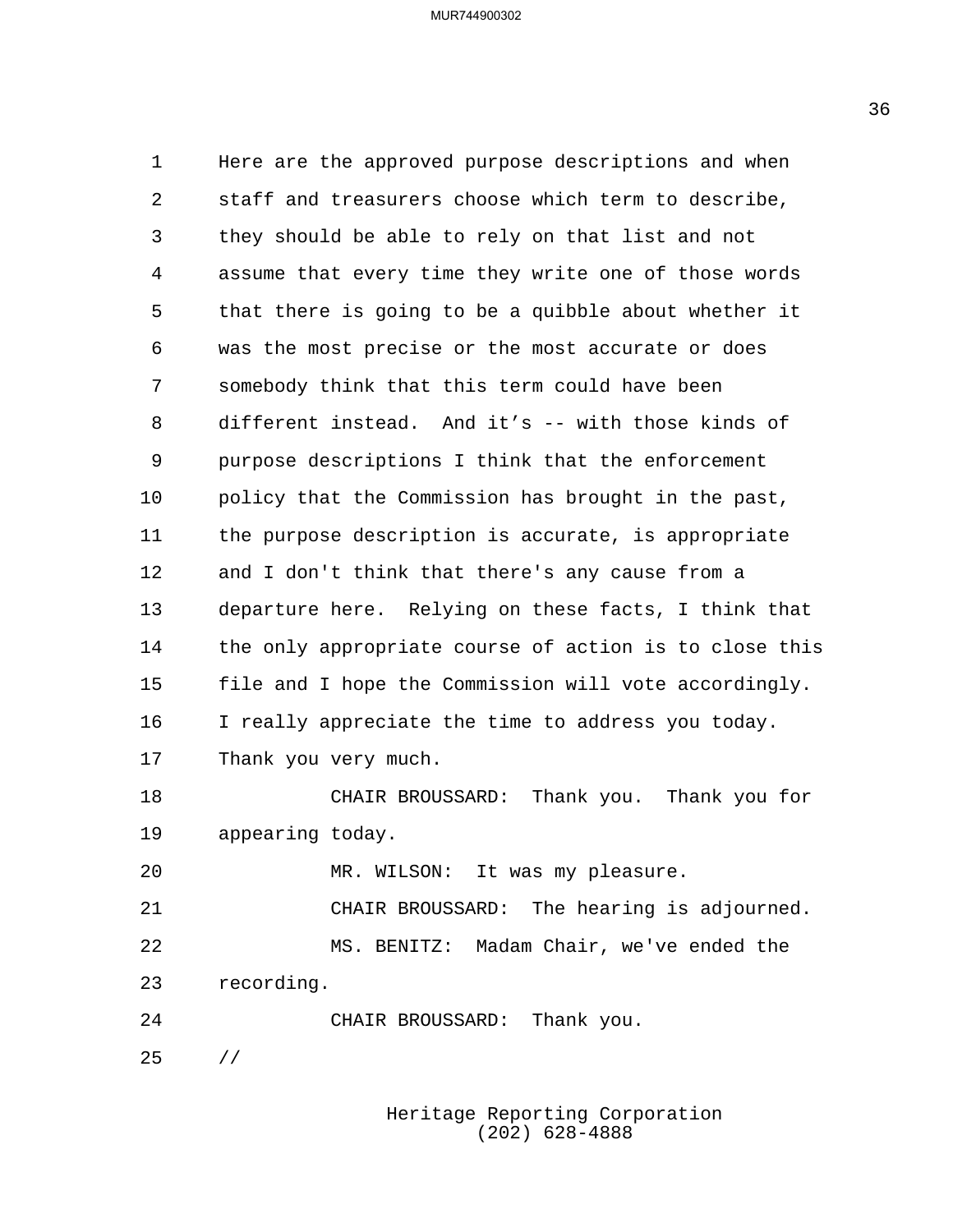| $1\,$          |                                   | (Whereupon, at 1:55 p.m., the hearing in the |  |  |  |  |
|----------------|-----------------------------------|----------------------------------------------|--|--|--|--|
| $\sqrt{2}$     | above-entitled matter adjourned.) |                                              |  |  |  |  |
| $\mathsf{3}$   | $\!/\!$ /                         |                                              |  |  |  |  |
| $\overline{4}$ | $\!/\!$ /                         |                                              |  |  |  |  |
| 5              | $\!/\!$ /                         |                                              |  |  |  |  |
| $\sqrt{6}$     | $\!/\!$ /                         |                                              |  |  |  |  |
| $\sqrt{ }$     | $\!/\!$ /                         |                                              |  |  |  |  |
| $\,8\,$        | $\!/\!$ /                         |                                              |  |  |  |  |
| $\mathsf 9$    | $\!/\!$ /                         |                                              |  |  |  |  |
| $10\,$         | $\!/\!$ /                         |                                              |  |  |  |  |
| $11$           | $\!/\!$ /                         |                                              |  |  |  |  |
| $12$           | $\!/\!$ /                         |                                              |  |  |  |  |
| $13$           | $\!/\!$ /                         |                                              |  |  |  |  |
| 14             | $\!/\!$ /                         |                                              |  |  |  |  |
| $15\,$         | $\!/\!$ /                         |                                              |  |  |  |  |
| 16             | $\!/\!$ /                         |                                              |  |  |  |  |
| 17             | $\!/\!$ /                         |                                              |  |  |  |  |
| $18\,$         | $\frac{1}{2}$                     |                                              |  |  |  |  |
| 19             | $\frac{1}{2}$                     |                                              |  |  |  |  |
| $20\,$         | $\!/\!$ /                         |                                              |  |  |  |  |
| $21\,$         | / $\mskip 1mu /$                  |                                              |  |  |  |  |
| $2\sqrt{2}$    | / $\mskip 1mu /$                  |                                              |  |  |  |  |
| $23\,$         | / $\mskip 1mu /$                  |                                              |  |  |  |  |
| $2\sqrt{4}$    | / $\mskip 1mu /$                  |                                              |  |  |  |  |
| 25             | / $\mskip 1mu /$                  |                                              |  |  |  |  |
|                |                                   |                                              |  |  |  |  |

Heritage Reporting Corporation (202) 628-4888